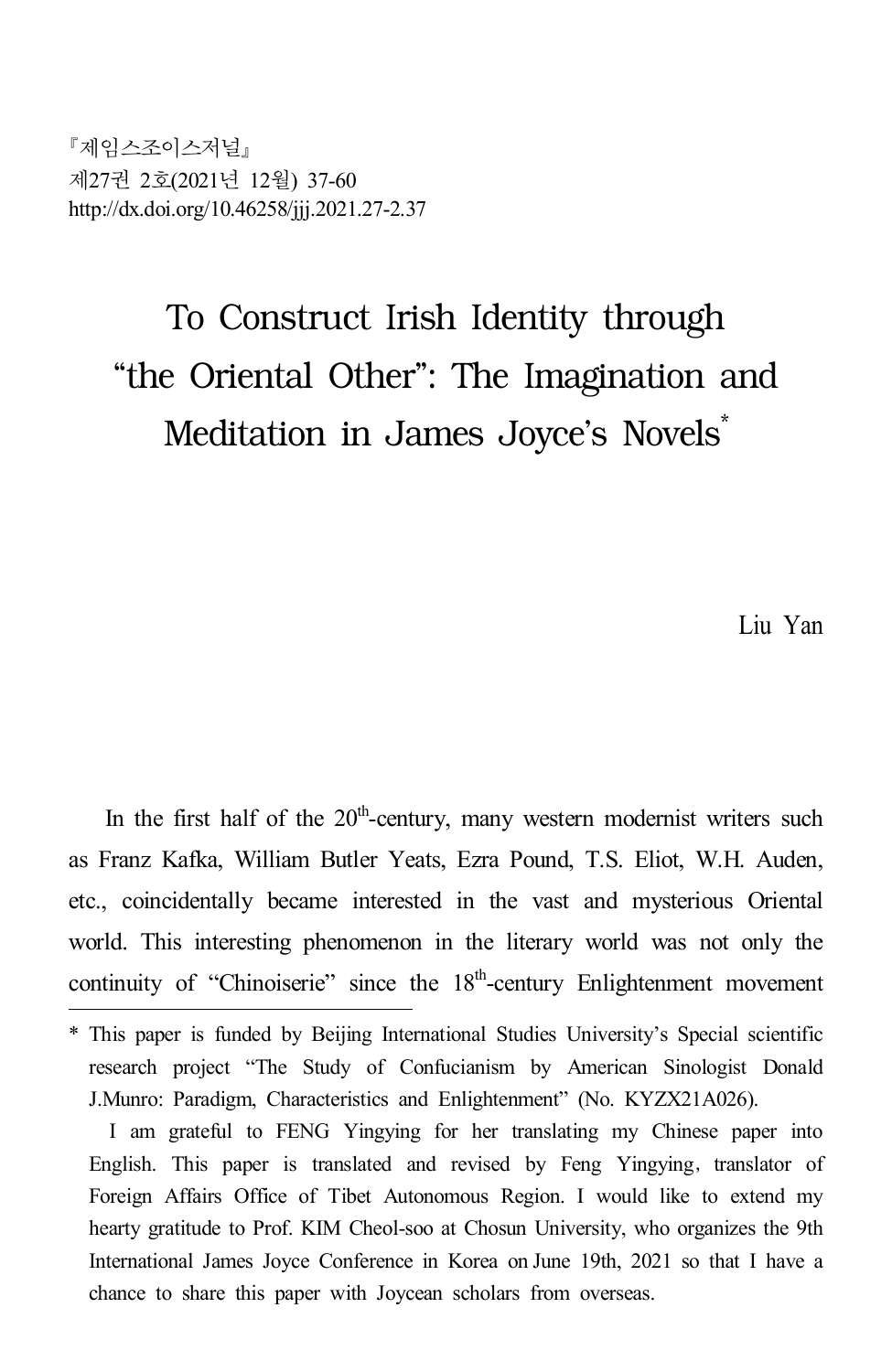and the desire for the exotic 19<sup>th</sup> century romantic tradition, but also the western rediscovery of the exotic Orient accompanying with such pessimistic mood as "The Decline of the West" from German philosopher A. Spengler and "God is dead" from F. W. Nietzsche. Some modernists attempted to criticize the perilous, beleaguered civilization in the west, and to seek the salvation through romantic Orient images of "the other" beyond the western world.

Many works of the Irish novelist James Joyce (1882-1941) abound in vivid description and imagination of the Orient including the Middle East such as Turkey, Israel, Palestine, and the Far East like India, China and Japan. However, like most westerners, Joyce's understanding of the East is somewhat Utopian as the main source of the knowledge. Ira B. Nadel points out several channels through which Joyce had acquired knowledge of China and Japan: Jesuit education in Clongowes Wood Colleges and Belvedere Colleges, the orientalist in Ireland; travelogues and history books about the East, popular culture like Christmas play or Japanese noh, various Oriental collectibles and Museums, "Chinoiserie" in the whole society, and so on (Nadel 86-88).

Obviously, Joyce's knowledge of the Orient and obsession with the Orient promoted his modernist creating. Longing for the unknown, romantic ideal or distant land while constantly being confined to vulgar reality, this has become one important theme of his novels. The situation is as Edward Said, who is an American scholar of Indian origin, points out:"In the system of Knowledge about the Orient, the Orient is less a place than a topos, a set of references, a congeries of characteristics, that seems to have its origin in a quotation, or a fragment of a text, or a citation from someone's work on the Orient, or some bit of previous imagining, or an amalgam of all these" (Said 177).

According to Daniel-Henri Pageaux's theory of "Imagology," there are three basic attitudes in the study of foreign images in a work: fanaticism, hatred and goodwill (Pageaux 175-176). We can find these images reflect three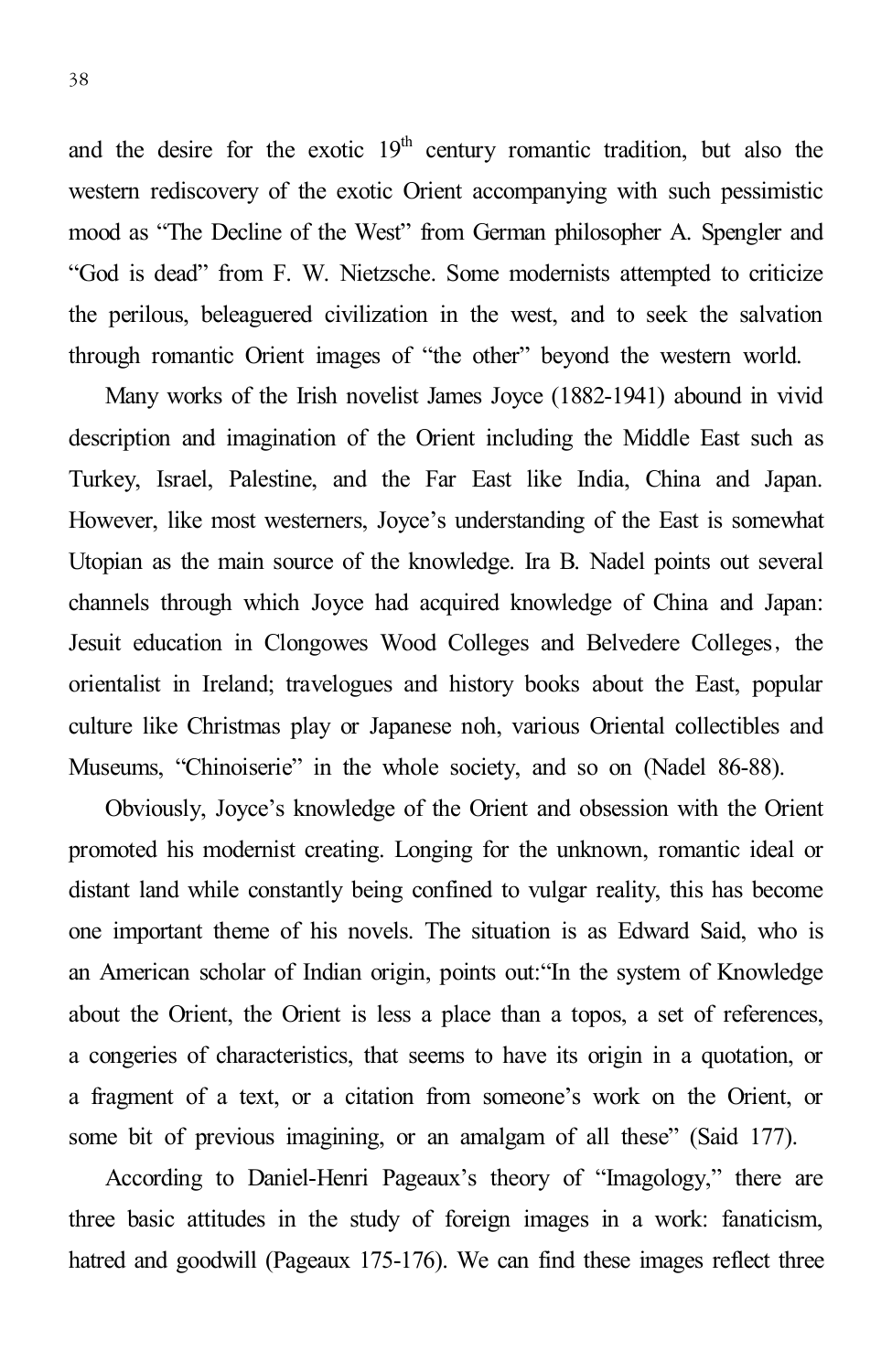attitudes in Joyce's novels. In fact, the real East is not very important to Joyce, but it provides him with a distance or external other perspective from which he can effectively observe his Dublin or Ireland, and a way to reveal Dubliners' survival dilemma and the crisis of western culture more profoundly. Joyce tries to criticize the injustice or limitation of the ordinary life, highlight the big gap between ideal and reality. It's about constructing a new unique, complicated Ireland identity through the borrowed, simplified, and encoded "the Orient Other."

## I. The Images of "Araby" as Romantic Fantasy

The image of "Araby" in collections *Dubliners* makes reference to "Oriental imagination." This short story narrates a boy "I," the first awakening of love, being immersed in the blind love of sister "Mangan": "Her image accompanied me even in places the most hostile to romance" (*D* 31).

"Araby" (ancient name for Arab) here means a bazaar perfumed with Oriental exoticism, somewhat like Arabian market in Dublin. When the girl Mangan first spoke to this boy, she mentioned by chance if he was going to Araby. Thus, the word "Araby" got connected with "Mangan" in this boy's heart:

At last she spoke to me. When she addressed the first words to me I was so confused that I didn't know what to answer. She asked me was I going to *Araby*. I forgot whether I answered yes or no. It would be a splendid bazaar, she said; she would love to go.

―And why can't you? I asked.

―It's well for you, she said.

...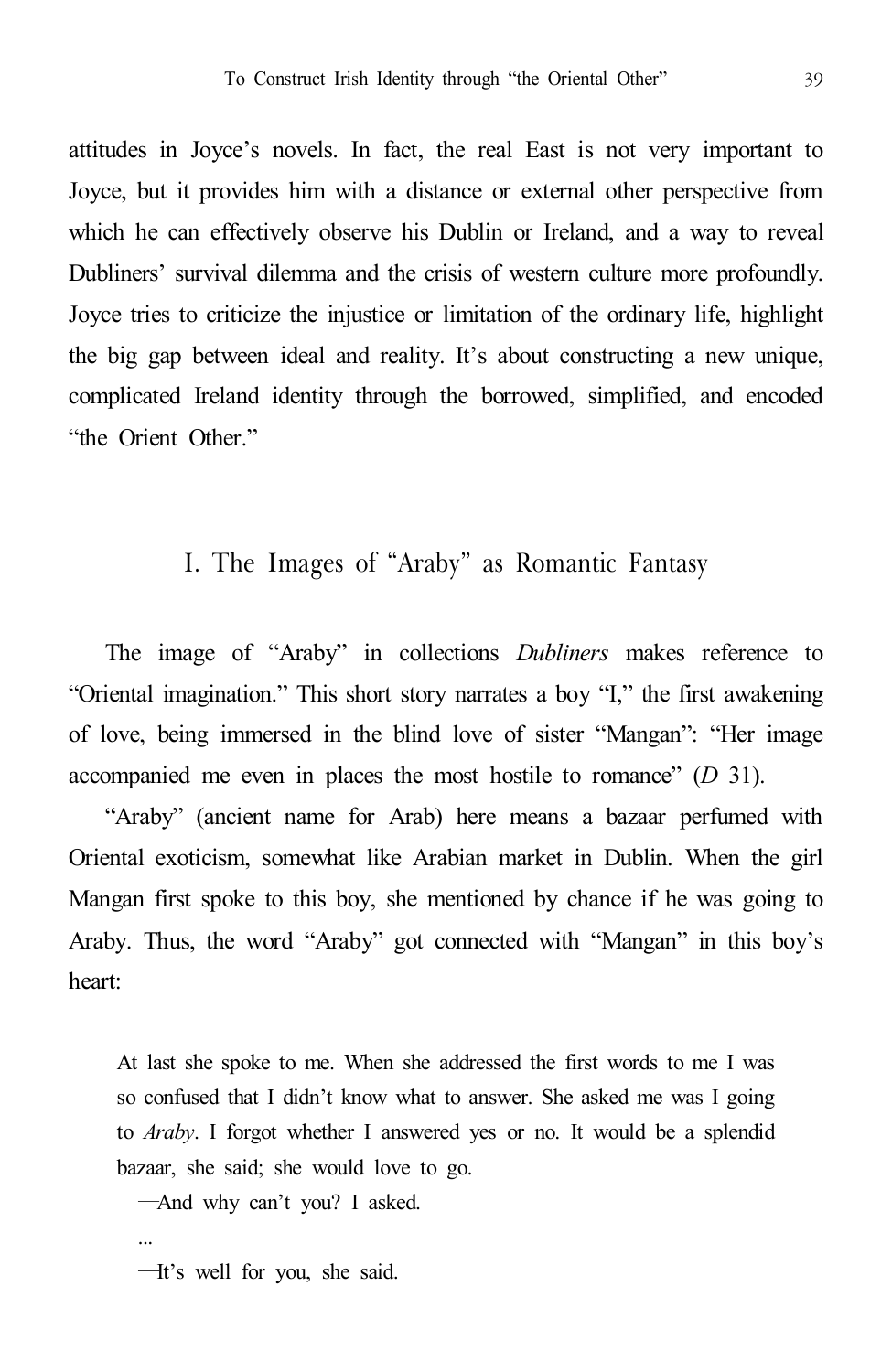―If I go, I said, I'll bring you something. (*D* 31-32)

"Araby" hence became a magic word which called to this boy through the silence with its poetic syllables. Innumerable follies appeared in his daydreaming, and his tedious daily life was lit up by the girl's little advice of going to Araby market.

The syllables of the word *Araby* were called to me through the silence in which my soul luxuriated and cast an Eastern enchantment over me. . . . I could not call my wandering thoughts together. I had hardly any patience with the serious work of life which, now that it stood between me and my desire, seemed to me child's play, ugly monotonous child's play. (*D* 32)

In order to go to "Araby", the boy strode down the street towards the station bravely at night, hurried to the bazaar by a special train and then in front of him was, "a large building which displayed the magical name" (*D* 34). However, nearly all the stalls were closed and the greater part of the hall was in darkness. The romantic scene in his imagination was shattered by adults' vulgar conversation with the light out and the upper part of the hall in completely dark. The charming light of "Araby" dimmed in the dirty, boring and mediocre environment in the real world, bringing the boy deep hurt and anger. Therefore, the romantic fantasy of "Mangan," together with the word "Araby," became the symmetrical image of the listless, paralyzed Dublin environment represented by the moribund priest.

Ideals defeated by harsh reality, "Eastern enchantment" was not fulfilled but swallowed by endless darkness—this is not only the disillusionment of the Orient fantasy, but also silent protest against the boring world of adults by simple and wonderful teen world. "Araby" in Dublin is a fake, but the symbolic word "Araby" has become an unattainable beam of light in the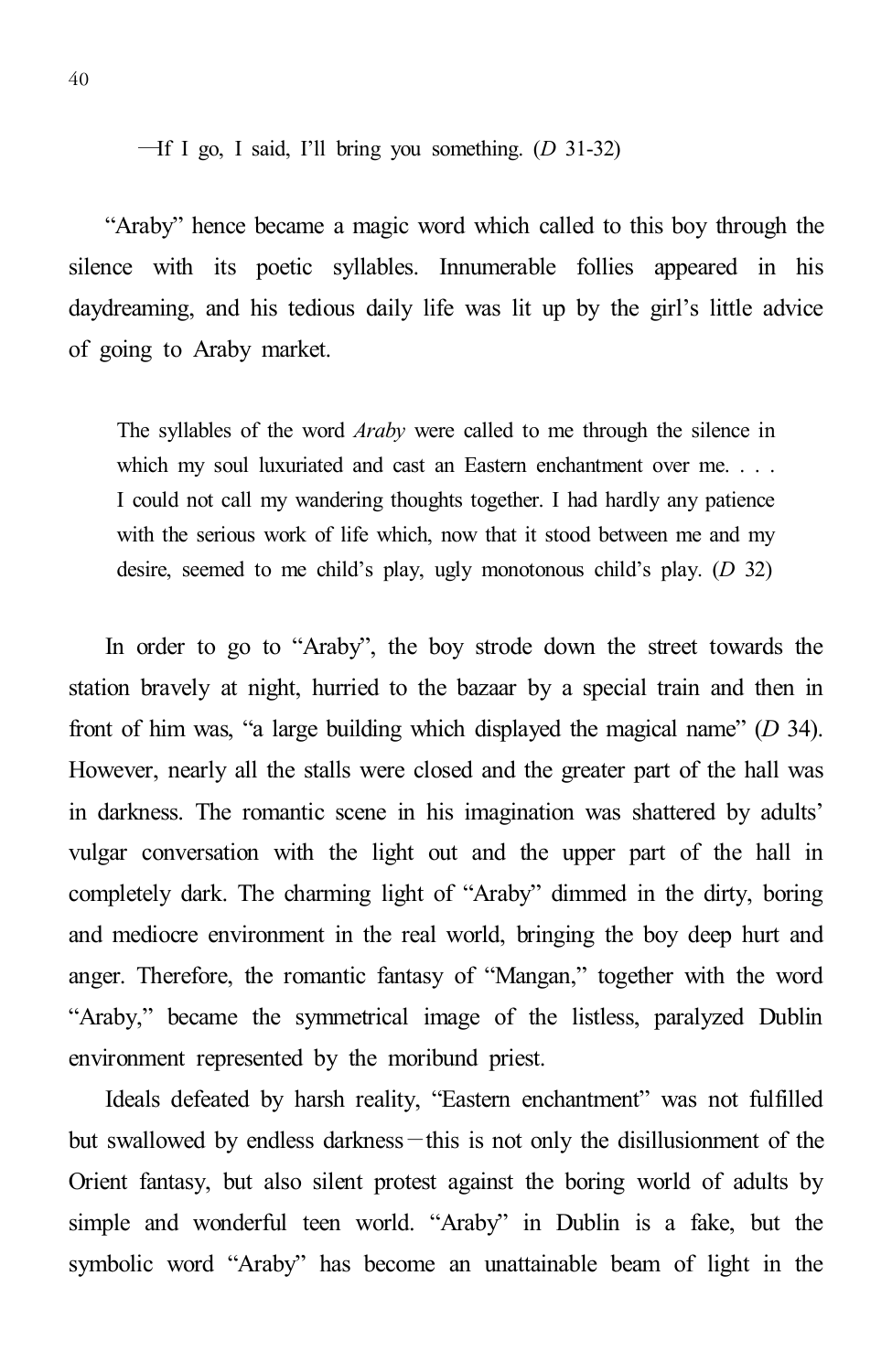journey of a growing child. That is to say, the exotic "Araby," though dazzlingly colorful and alluring, is a mystical presence that cannot be obtained in chocking, sordid and spiritually paralyzed Dublin unless this protagonist is courageous enough to fly away from the native land.

Longing for the romantic ideal or distant, unknown country while constantly being confined to vulgar reality, this has become one eternal theme of Joyce's works. In "Eveline," the heroine Evelyn fell in love with one sailor Frank and she was about to explore another life with him. "Frank was very kind, manly, open-hearted . . . he had tales of distant countries" from the Argentine capital (*D* 38-39). Eveline was determined to escape from the stifling Dublin and carefully made preparation for running away with her lover. But on the occasion of her departure, Eveline wandered in the station and became hesitant. When the bell clanged, instead of running away, she gave up the possible new life in despair. In "A Little Cloud," the poetic protagonist Little Chandler who likes Byron and his poems gradually became miserable, despairing, exhausted and numb after marriage. His youthful, romantic enthusiasm was eroded completely in the prison of banal daily work and marriage life filled with trivial housework, baby's sobbing and petty wife. One day, he noticed the listless eyes through his wife's photo:

He looked coldly into the eyes of the photograph and they answered coldly. . . . They repelled him and defied him: there was no passion in them, no rapture. He thought of what Gallaher had said about rich Jewesses. Those dark Oriental eyes, he thought, how full they are of passion, of voluptuous longing!. . . Why had he married the eyes in the photograph? (*D* 83)

The distance between idealized life and vulgar reality is insurmountable. The melancholy, romantic boy in "Araby" becomes dispirited, disillusioned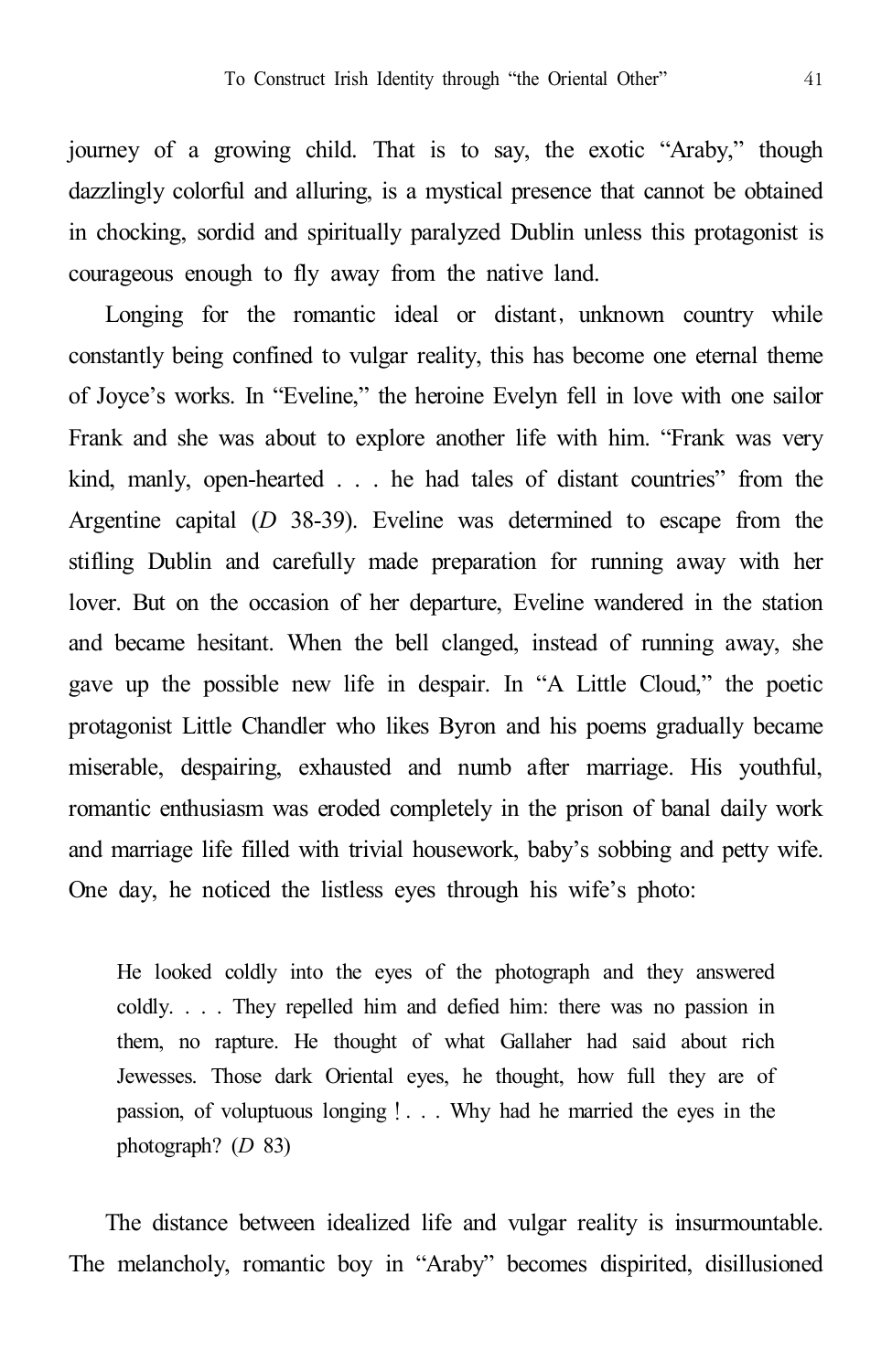Little Chandler―this is almost the unavoidable way for all the growing up young man. What "Araby" market, foreign sailor "Frank," the Jewish girl's "dark Oriental eyes" symbolized is just a romantic, distant world far away from reality. Obviously, "The Orient," "exotic" is nothing but a symbol existed in imagination, some heterogeneous possibility and a fragile illusion. In Joyce's works, "the Orient" is linked to escapism that indulges in romantic fantasies (glaring colors, exciting lifestyle) that can break through the tedious imprisonment of reality and bring people freedom, love, hope and creativity in the process of constant exploration.

This is the never-ending conflict between life and art, reality and ideal. In Joyce's opinion, the only way to resolve this problem lies in artists' imaginative creation. That is why he named the protagonist Stephen Daedalus in *A Portrait of the Artist as a Young Man.* In ancient Greek mythology, the craftsman Dedalus created feather wings (by which to fly away King Minos' Labyrinth) with his amazing imagination and creativity to escape all the terrible, dangerous and forbidding places. This also means that the artist is such a group of people who use words, symbols and materials to create the wings that can help escape from the maze of reality and get wisdom and freedom beyond mundane difficulties.

At the end of the novel, Stephen, Joyce's spokesman to some extent, broke through the shackles all around him to bravely chasing his artistic ambition, that is, to display himself in unfettered freedom through art:

Away! Away! The spell of arms and voices: the white arms of roads, their promise of close embraces and the black arms of tall ships that stand against the moon, their tale of distant nations. They are held out to say: We are alone  $-$  come. And the voices say with them: We are your kinsmen. (*P* 287)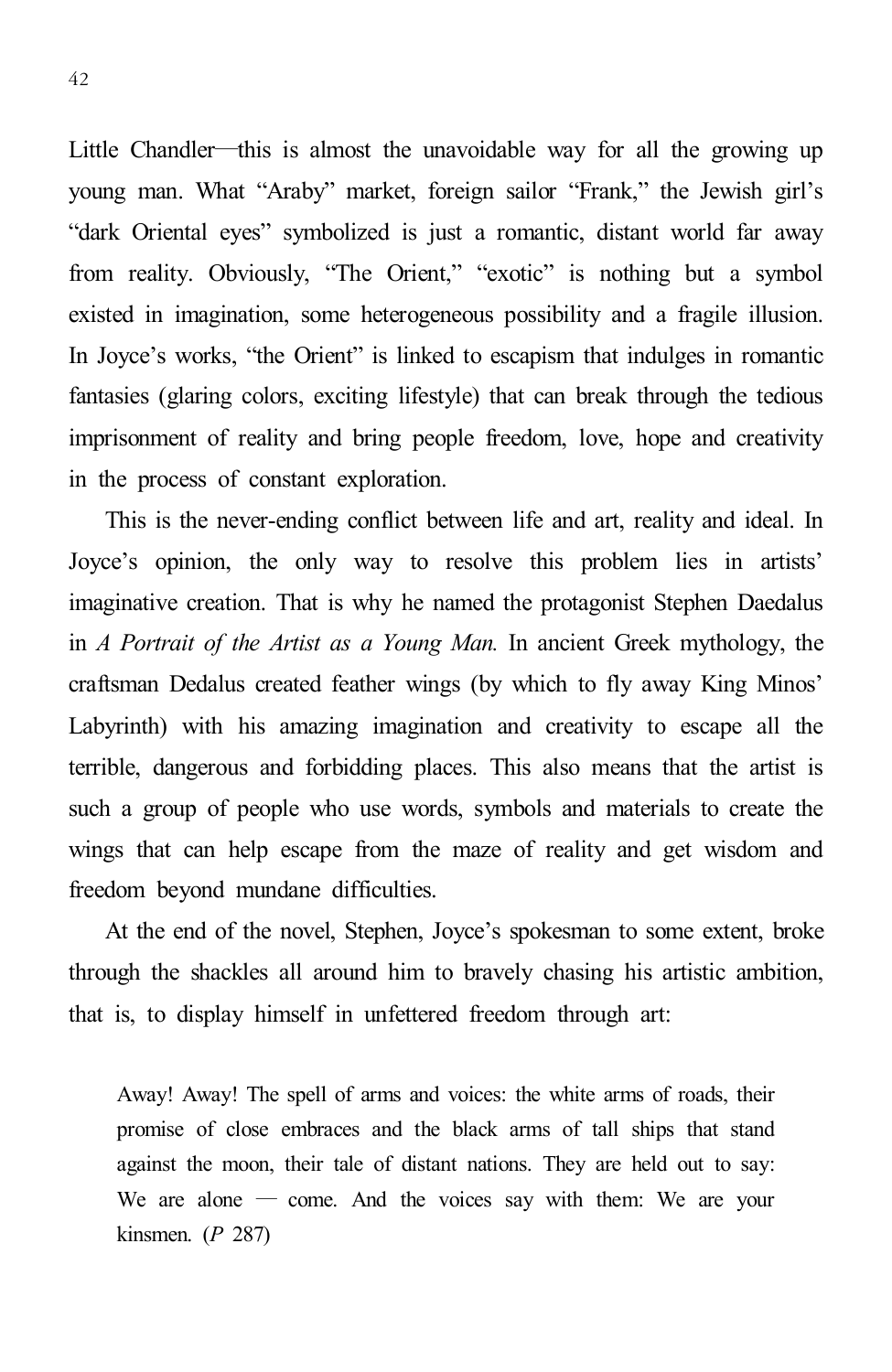From the analysis above, we can find that The Oriental Utopian images such as "Araby," "eastern enchantment," "romance," "rich Jewesses," "dark Oriental eyes," and "distant nations" provided the exotic other imaginative possibilities. These actually mean an artistic world cast out of language symbols and orient imagination in Joyce's writing.

#### II. Jewish Bloom's Imagination of the Middle East

Not far from the West, the East is either with or roots in it. The Hebrew civilization, an important source of Christian civilization, is regionally the Jewish civilization in the Middle East. Why is Bloom constructed as a descendant of Jewish and Hungarian in *Ulysses*? Why does James Joyce claim that *Ulysses* is an epic of Israel and Ireland? This is by no means fortuitous. James Joyce in his youth knew the suffering of the Jewish people and showed compassion for them, therefore, he is endowed with abundant imagination about the Jewish culture, which motivated him to create literary works like *Ulysses*" (Xiangyu 58). In the biography of *James Joyce*, Richard Ellmann also mentioned: "In making his hero Leopold Bloom, Joyce recognized implicitly what he often spoke of directly, his affinity for the Jews as a wandering, persecuted people, 'I sometimes think,' he said later to Frank Budgen, 'That it was a heroic sacrifice on their part when they refused to accept the Christian revelation. Look at them. They are better husbands than we are, better fathers and better sons'" (Ellmann 373); "The two characteristics of the Jews which especially interested him were their chosen isolation, and the close family ties which were perhaps the result of it" (Ellmann 373). By reading some books about Jewish culture, going deep among Jews in all walks of life, Joyce, together with his own experience of alienation in the exile,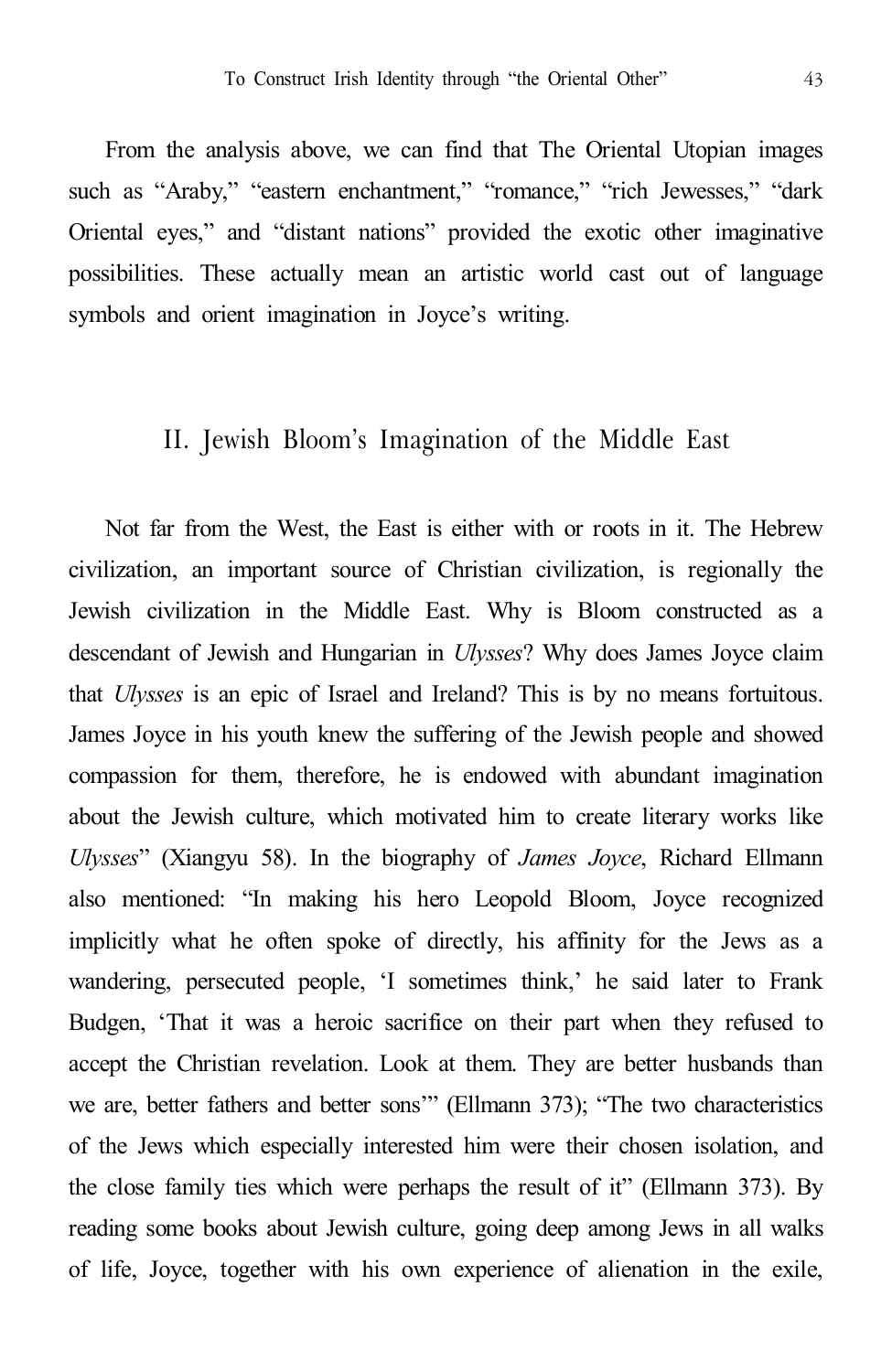created a vivid Jewish image.

Joyce also keeps pondering over the Jewish ethnicity; declares that the Irish and Jews are similar in many respects: the oppressed race, indulgence in fantasy, strong interest in cooperation and; craving for rational rules. Indeed, far from the heartland of Europe, the two nations have long been ignored in the "other" status. Although the Jewish culture is an inherent other of the Christian culture, however, Jews are discriminated and oppressed in Europe, and even been regarded as inferior peoples due to religious, economic and some other complex reasons. Through criticism on various actions of anti-Semitism, Joyce exposed the inherent shortcomings of European culture and its falsehood with his insight and broad mind beyond narrow nationalism.

In *Ulysses*, the author expressed the eternal theme of love through Bloom's "roaming" and "going home" in one day. The complicated wandering and exploring identity as embodied in the protagonist very fit in with those nice personalities of the Jews such as honest, patient, tolerant, hardy, rootless and loving family. The ambiguous status of Bloom also illustrates this point. Settled in Ireland, he is the descendant of a Hungarian and a Jew—this identity crisis leads to his plight which in some way also symbolizes the predicament of the Jewish people. Ireland is dominated by the Catholic faith, so Bloom's unclear religious belief caused him great embarrassment, which also shaped his unique spiritual dimension: silent tolerance of all sufferings, selfless love and universal brotherhood.

It was now for more than the middle span of our allotted years that he had passed through the thousand vicissitudes of existence and, being of a wary ascendancy and self a man of rare forecast, he had enjoined his heart to repress all motions of a rising choler and, by intercepting them with the readiest precaution, foster within his breast that plentitude of sufferance which base minds jeer at, rash judgers scorn and all find tolerable and but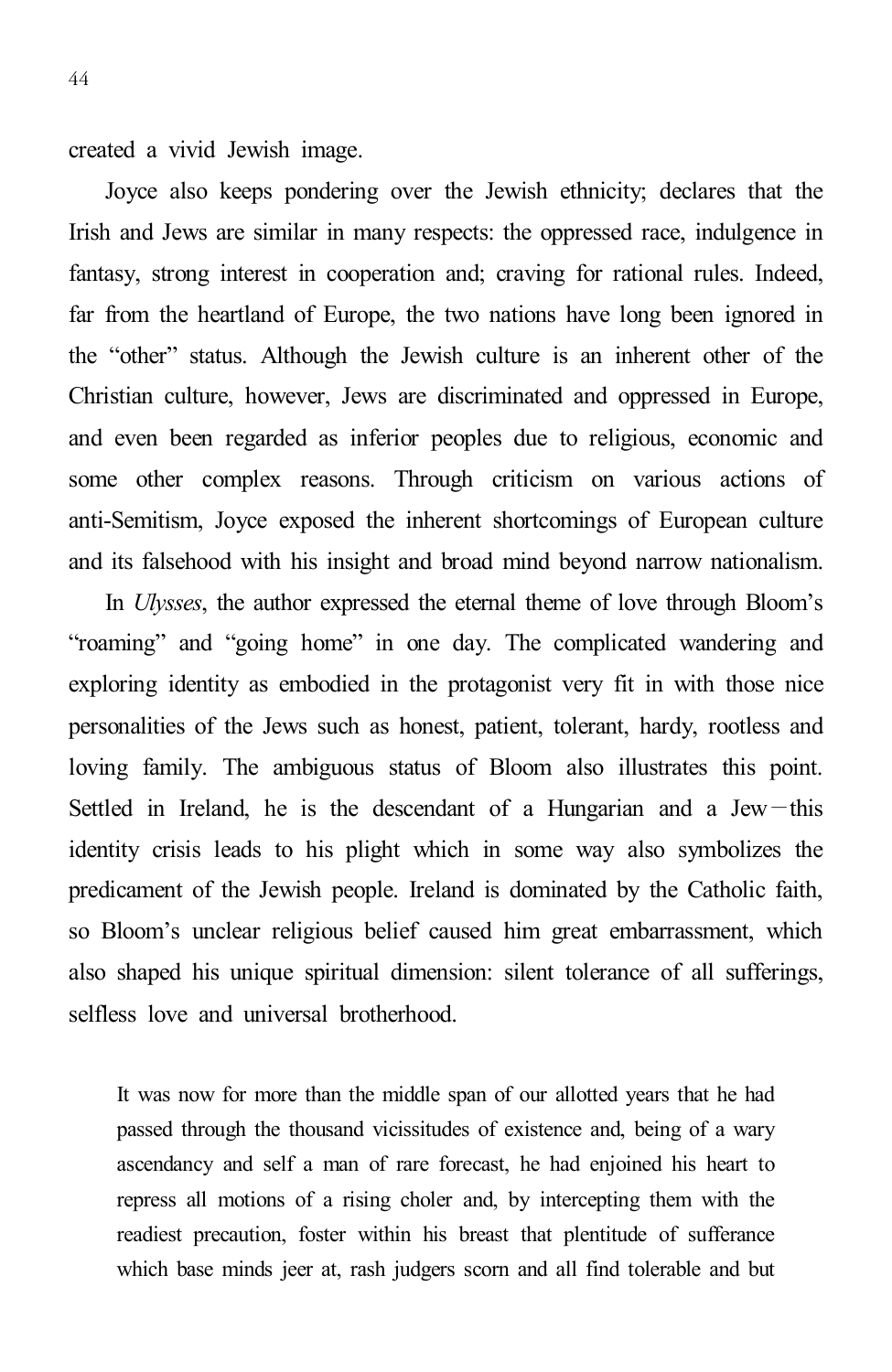tolerable. (*U* 14.859-65)

This unique quality of tolerance and universal love represent the noble dignity of mankind, which is also the true reason why the young artist Stephen found fatherhood in him and Bloom's wife Molly determined to give their marriage an opportunity.

The east is the place where the sun rises and all the wonderful dreams begin. In *Ulysses*, chapter four, Bloom began his "daydreaming about the east" in the track of the morning sun:

Somewhere in the east: early morning: set off at dawn. Travel round in front of the sun; steal a day's march on him. Keep it up for ever never grow a day older technically. Walk along a strand, strange land, come to city gate, sentry there, old ranker too, old Tweedy's big moustaches, leaning on a long kind of spear. Wander through awned streets. Turbaned faces going by. Dark caves of carpet shop, big man, Turko the terrible, seated crosslegged, smoking a coiled pipe. Cries of sellers in the streets. Drink water scented with fennel, sherbet. Dander along all day. Might meet a robber or two. Well, meet him. Getting on to sundown. The shadows of the mosques among the pillars: priest with a scroll to roll up. A shiver of the trees, signal, the evening wind. I pass on. Fading gold sky. A mother watches me from her doorway. She calls her children home in their dark language. High wall: beyond strings twanged. Night sky, moon, violet, colour of Molly's new garters. Strings. Listen. A girl playing one of those instruments what do you call them: dulcimers. I pass. (*U* 4.84-98)

In his stream of consciousness, Bloom imagined himself walking on an exotic street, like a traveler, to see around the local customs in curiosity and slumber in the mysterious story of Arabian Nights. Although Bloom was far away from Palestine, his ancestral land, he still can not forget his homeland, struggling to safeguard the dignity of the Jewish all his life. It takes great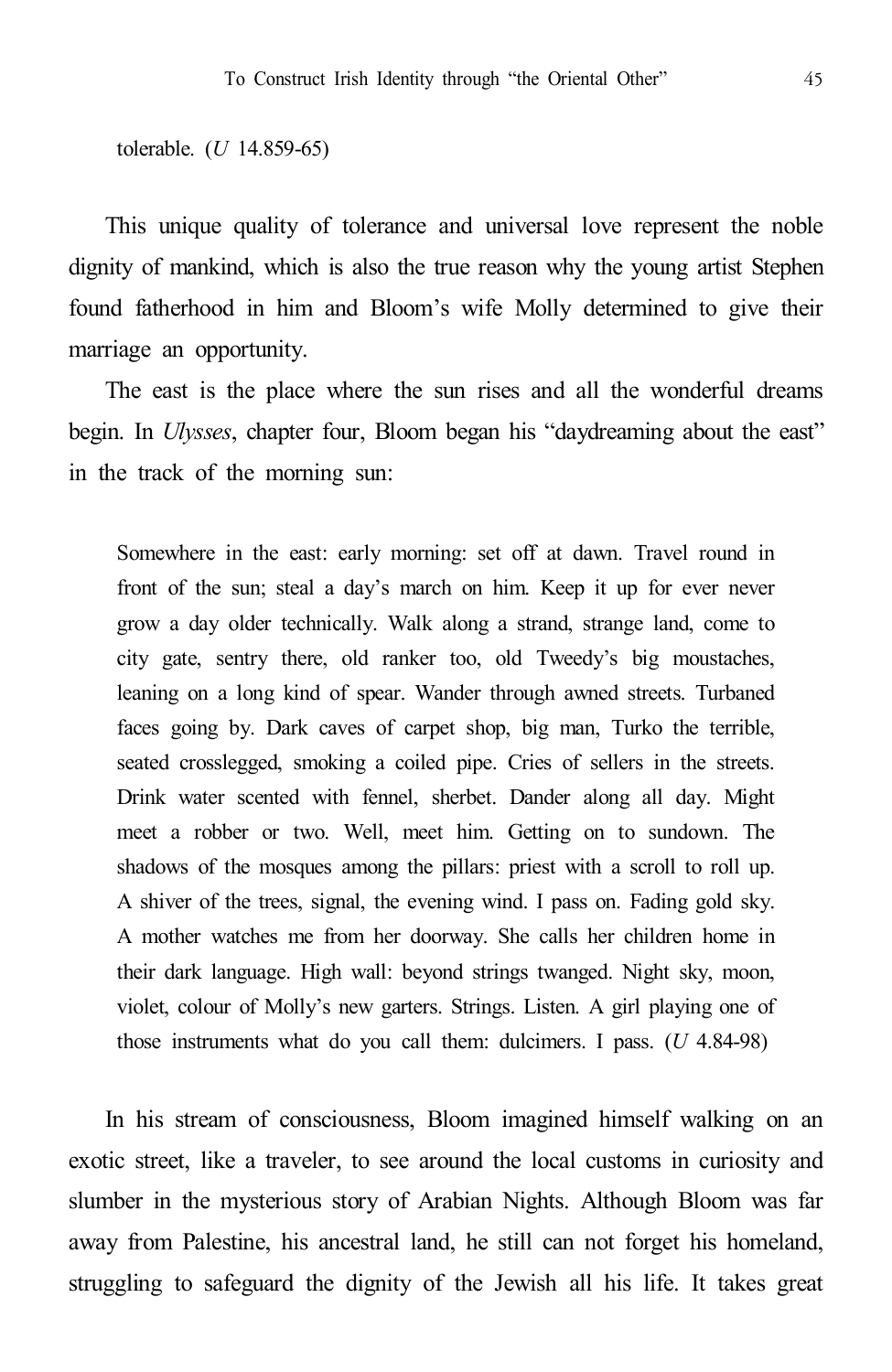courage for Joyce to give those merits to a common Jew during the First World War when the anti-Semitism campaign was rampant in many countries. Deasy, the schoolmaster in *Ulysses* is such an anti-Semite "England is in the hands of the Jews. In all the highest places: her finance, her press. And they are the signs of a nation's decay. Wherever they gather they eat up the nation's vital strength" (*U* 2.346-49).

Living in the stifling Dublin permeated with Christian faith, Bloom, the Jewish "infidel" appears a little strange. He is suspicious of any orthodox such as religion, nation, society and ethics. He has faith in Judaism at first, and then believes in Protestant; finally, Roman Catholic wins his favor, he even agrees with Darwin's theory of evolution. His attitude towards all forms of religion is indifferent and tolerant. This alienation and uncertainly attitude of the mainstream make it possible for his personal experience of Judaism, Protestant and Catholic, and he is even full of intense sympathy and curiosity about Islam, Buddhism, and Confucianism.

Therefore, Bloom is not so much a Christian (baptized twice), than a Civil Disobedience advocate and also a Pacifist and humanitarian to save the world with love. He even proposed universally significant reform measures for the future society: "I stand for the reform of municipal morals and the plain ten commandments. New worlds for old. Union of all, jew, moslem and gentile. . . . esperanto the universal language with universal brotherhood. No more patriotism of barspongers and dropsical impostors. Free money, free rent, free love and a free lay church in a free lay state" (*U* 15.1685-93). Actually, Bloom is possessed with a noble quality, which lies in his no seeking for the narrow sense of belonging or boundary in national character. An internationalist, he stands for both the west and the east. Jewish identity, non-Eurocentric stance and the ideal of multiculturalism as embodied in Bloom represent the heroism in a new era.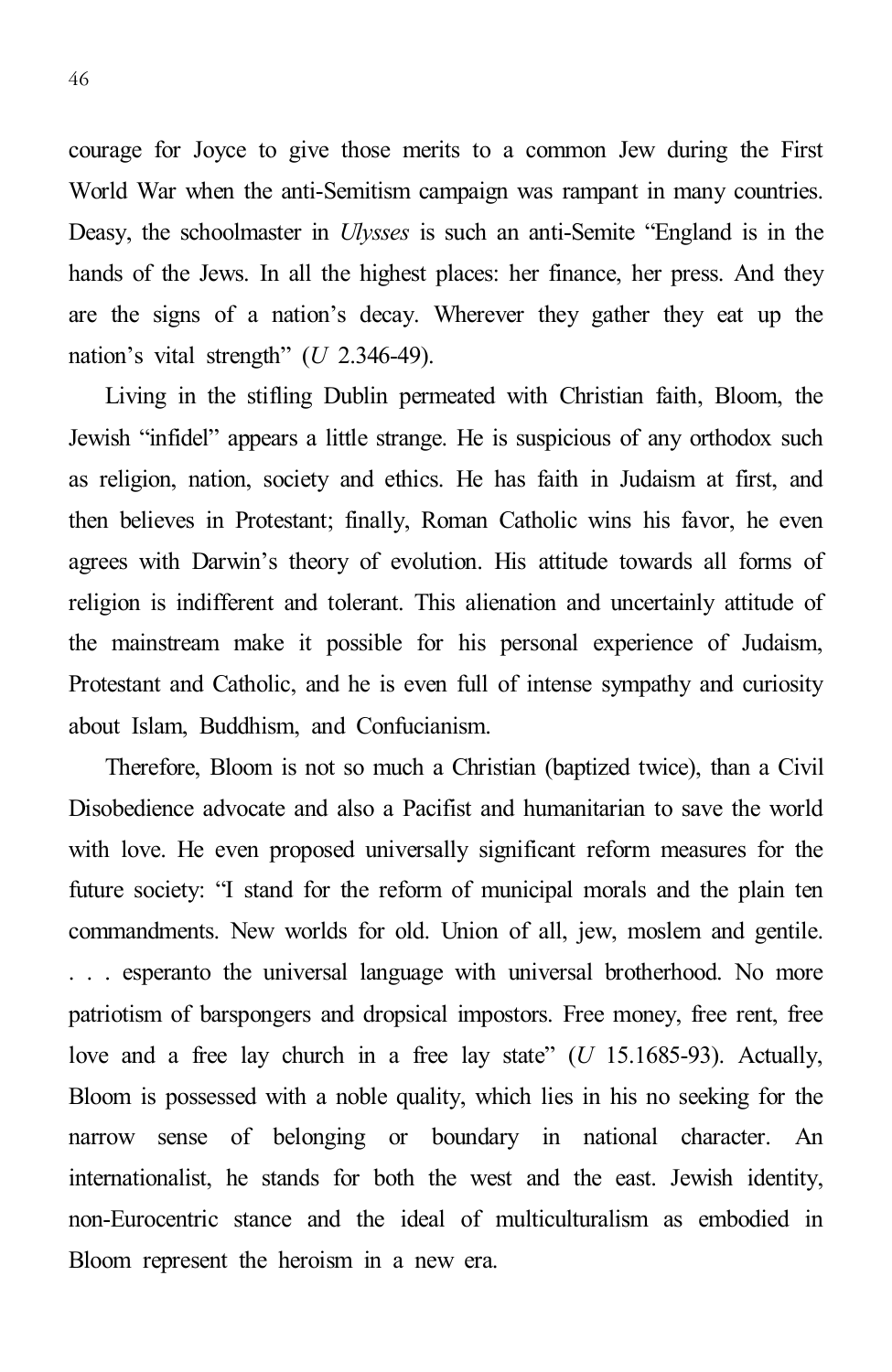#### III. India Is a Lovely Garden of the World

This general understanding of the West on the East is similarly mentioned by Edward Said: "The Orient was almost a European invention, and had been since antiquity a place of romance, exotic beings, haunting memories and landscapes, remarkable experiences" (Said 1). The knowledge and imagination related to the Far East in *Ulysses* make an important part of the hero's inner world and self-identity.

Since India was colonized by the British Empire, the exchanges between the West and the East have become more and more frequent: economically, culturally and politically. We can find this through one day's common life in *Ulysses*. When walking through the dazzling shopping streets of Dublin in the burning sun, the imported tea from the East India Company triggered his rich imagination on the tropical regions of the south India:

In Westland row he halted before the window of the Belfast and Oriental Tea Company and read the legends of leadpapered packets: choice blend, finest quality, family tea. Rather warm. . . .

So warm. His right hand once more slowly went over his brow and hair. Then he put on his hat again, relieved: and read again: choice blend made of the finest Ceylon brand. The Far East. Lovely spot it must be: the garden of the world, big lazy leaves to float about on, cactuses, flowery meads, snaky lianas they call them. Wonder is it like that. Those Cinghalese lobbing about in the sun in DOLCE FAR NIENTE, not doing a hand's turn all day. Sleep six mongths out of twelve. Too hot to quarrel. Influence of the Climate. Lethargy. Flower of idleness. The air feeds most. Azotes. Hothouse in Botanic gardens. Sensitive plants. Waterlilies. Petals too tired to. Sleeping sickness in the air. Walk on roseleaves. (*U* 5.17-19; 27-36)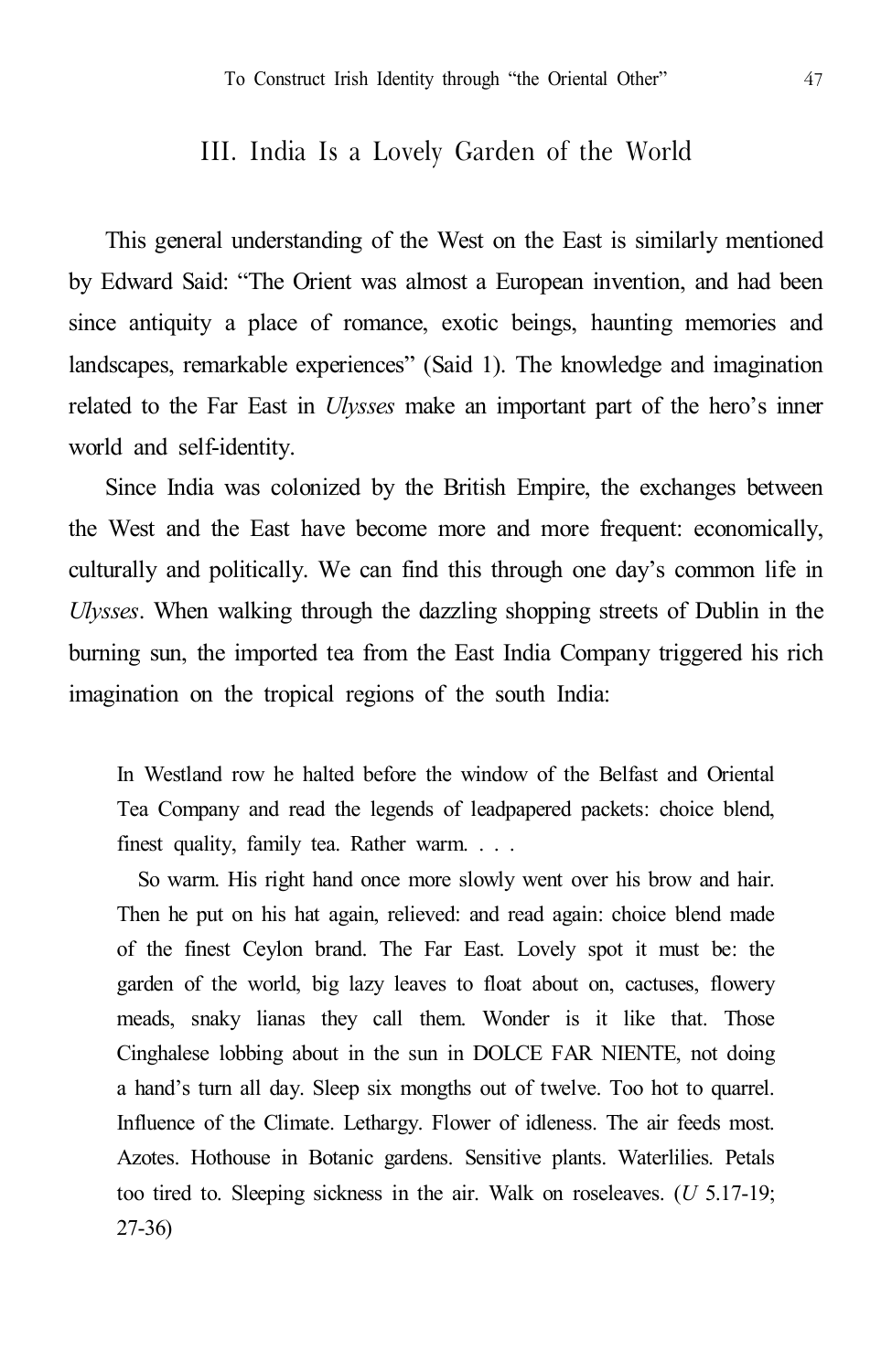Bloom loves flowers very much, so he connects the Far East with various tropical plants and flowers. The common Jewish surname "Bloom" itself contains the meaning of flower, which also suggests the hero's flower-like, lively, complete, plentiful temperament and personality. Bloom is longing for the East with admiration: "The far east. Lovely spot it must be: the garden of the world." This fascinating garden of the world is in some way similar to the Garden of Eden in the book of Genesis. Besides the geographical Indian subcontinent with flowers everywhere, Bloom is also yearning for the spiritual paradise of the Orient―the state of Nirvana. He is particularly interested in Buddhism; the thought of metempsychosis dominates his way of thinking, spiritual Orientation and inner monologue all the time. At the beginning of Chapter four, Molly asked Bloom the meaning of Metempsychosis:

―Metempsychosis, he said, frowning. It's Greek: from the Greek. That means the transmigration of souls. . . .

―Some people believe, he said, that we go on living in another body after death, that we lived before. They call it reincarnation. That we all lived before on the earth thousands of years ago or some other planet. They say we have forgotten it. Some say they remember their past lives. (*U* 4.341-42; 362-65)

"Metempsychosis" means transmigration and reincarnation. Thoughts about life, death, life inspired by the word constantly appear in Bloom's inner monologue: "Karma they call that transmigration for sins you did in a past life the reincarnation met him pike hoses" (*U* 8.1147-48). "Reincarnation" way of thinking in life experience is the theme of *Ulysses* (from leaving home to going home, from separation to reunion) as well as the structural pattern of the novel, which is apparent in Molly's inner monologue that both starts and ends with "Yes." Originated from both the primitive ancient Greek religion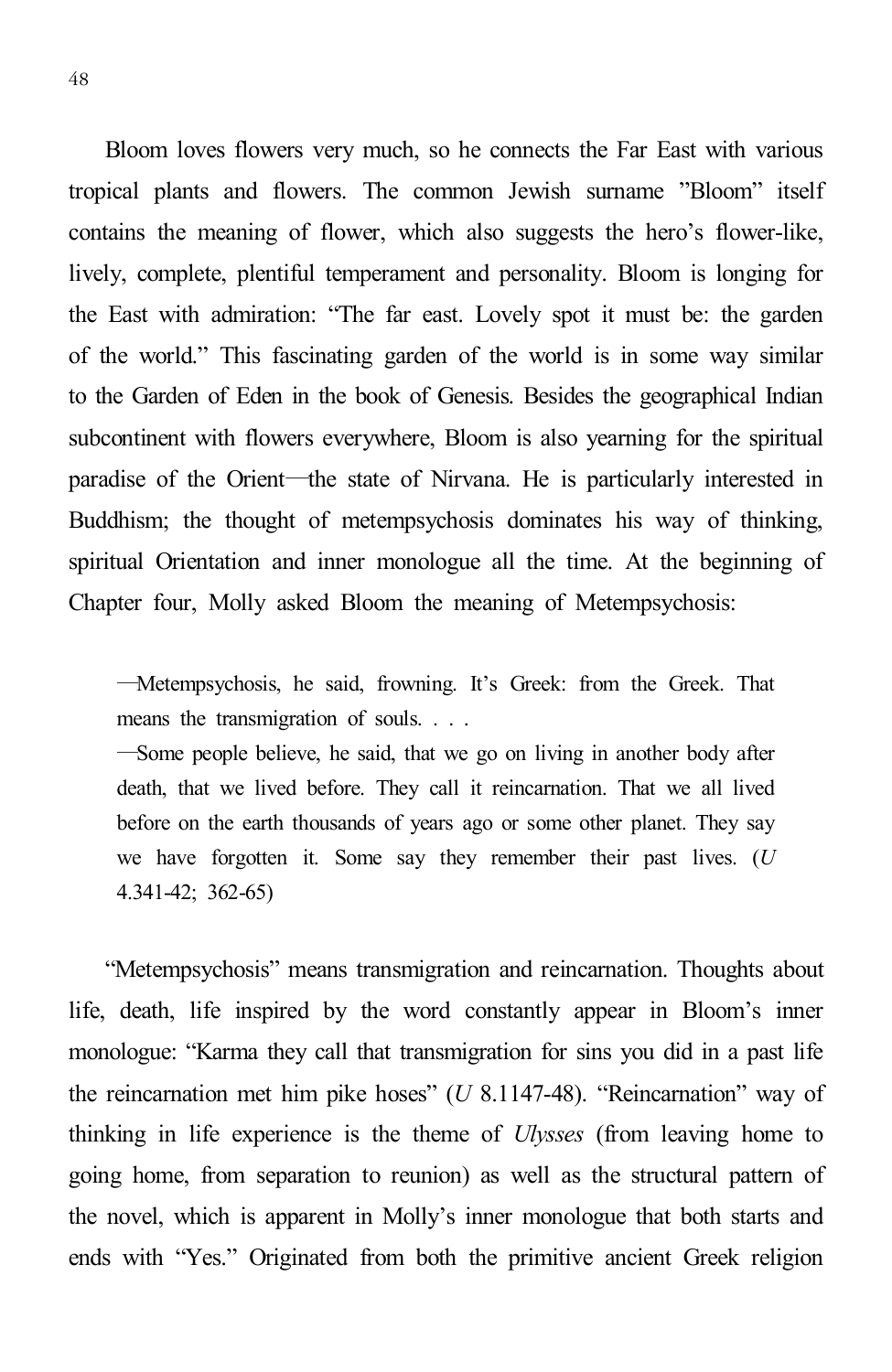and Eastern Buddhist, this view of the "cycle of the soul" challenged Christianity which holds that human history develops in linear order from start to a different end.

The beginning of the 20th century witnessed a "Sanskrit boom" during the cultural exchanges between the east and the west. Some upper Irish people were fascinated by Buddhism and theosophy. For example, the contemporary Irish poet Yeats also had similar opinion with Joyce, "Deeply engrossed in Oriental mysticism, he didn't take Christianity as the everlasting, universal truth, but considered it as a necessary yet not advanced period in human history" (Hao 21). Just like Yeats' interest in taking various non-Western cultures in his poems, Joyce is also fond of non-Christian traditions such as Pagan culture, Sanskrit, Buddhist and all kinds of folk culture. In *Ulysses*, Chapter eleven, Bloom had a series of correlations relevant to "Esoteric Buddhism." He mentioned tantras, jivic, pralaya and Maya etc. which all revealed the hero's exceptional love and familiarity with the Indian culture. Interestingly, the Indian temperament as embodied in Bloom also gave him a special spiritual dimension different from Christianity. At the end of the novel, Molly even feels his husband somewhat like a Buddha:

. . . with his hand on his nose like that Indian god he took me to show one wet Sunday in the museum in Kildare street all yellow in a pinafore lying on his side on his hand with his ten toes sticking out that he said was a bigger religion than the jews and Our Lords both put together all over Asia imitating him as he always imitating everybody. (*U* 18.1200-05)

Molly's feeling is sensible. Compared with those apathetic Dubliners who live a befuddled life, Bloom possesses a precious spirit of heroism and idealism. Joyce equates his protagonist with Odyssey, Jesus and Buddha and gives him a certain spirit—the unity of humanity and divinity. Bloom once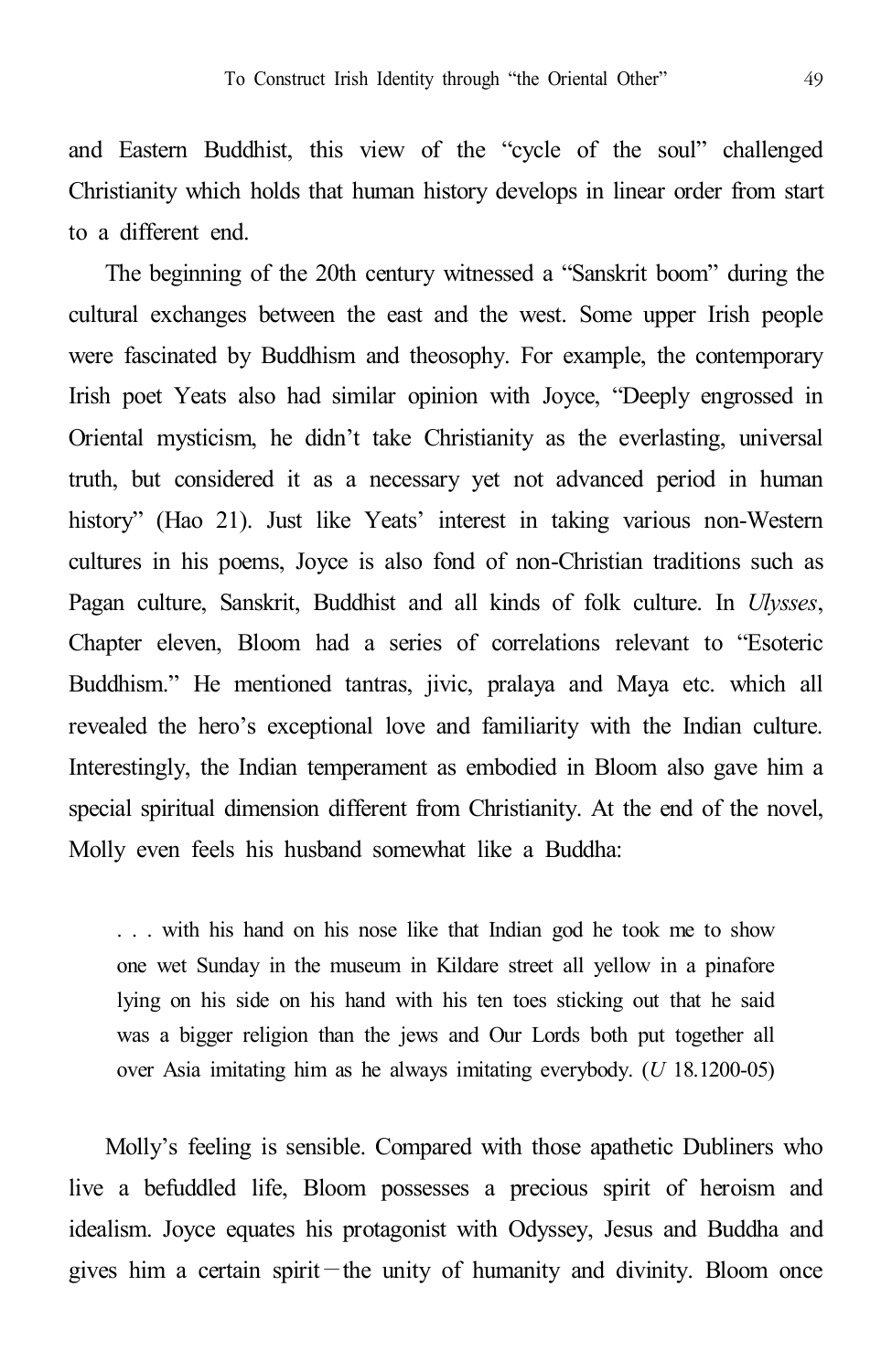prophetically warned the crowd like the apostles in history: "But it's no use, says he. Force, hatred, history, all that. That's not life for men and women, insult and hatred. And everybody knows that it's the very opposite of that that is really life" (*U* 12.1481-83). Bloom, "A new apostle to the gentiles," trying to melt away all the hatred and violence with "Universal love," in this sense, his brotherhood is in consistent with the universal fraternity and compassion traits advocated by Jesus Christ and Buddha respectively (*U* 12.1489).

### IV. China & Japan: A Magic, Mysterious Space

At the beginning of the 20th century, Europeans' understanding of the Far East like China and Japan was relatively less than that of India. In *Ulysses*, images about China and Japan, though just a few, reflected Joyce's global outlook and universal feelings to a certain extent. Most knowledge about China is from a variety of travel notes, theatre performances, commercial items, or absurd arguments, which are inevitably biased and fallacious. In chapter seventeen, the author mentions a noticeable book "Voyages in China by '*Viator*'."

What final visual impression was communicated to him by the mirror?

The optical reflection of several inverted volumes improperly arranged and not in the order of their common letters with scintillating titles on the two bookshelves opposite.

Catalogue these books.

. . . . . . VOYAGES IN CHINA BY "Viator" (recovered with brown paper, red ink title). (*U* 17.1357-60)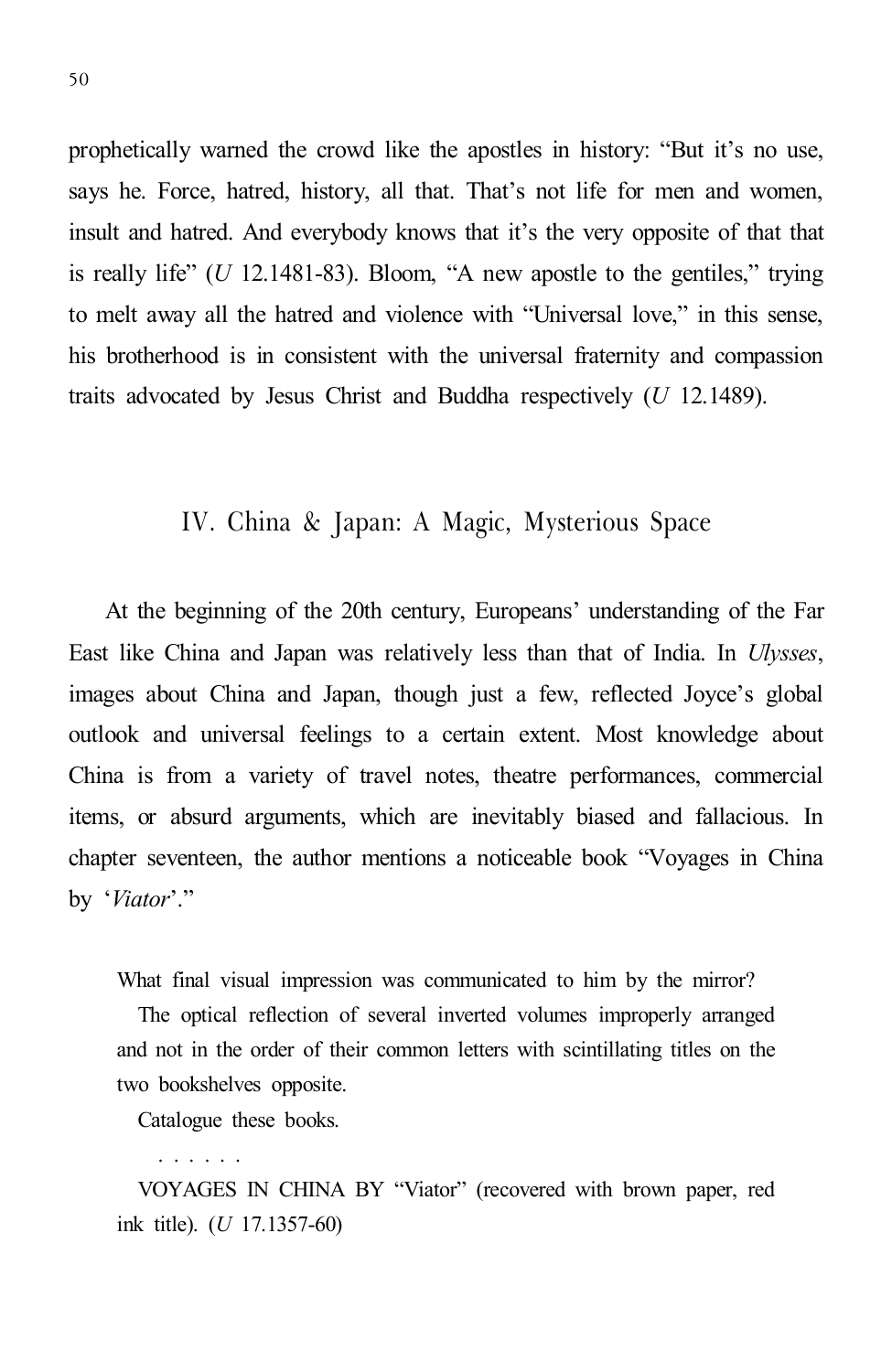Joyceans still haven't found out who the "*Viator*" is. Perhaps this is just an unknown travel book; however, it has become an important source of China that dominates Bloom's imagination. In Chapter six Joyce mentions the book: "I read in that *Voyages in China* that the Chinese say a white man smells like a corpse. Cremation better. Priests dead against it. Devilling for the other firm" (*U* 6.982-84). Christianity has preached that there shall be a resurrection at the end of the world, so the priest is opposed to cremation. Interestingly, the Chinese approve of the cremation of the white people after death although they prefer to choose inhumation after death. The incredible and mysterious life of the Chinese people is alien from the west in Bloom's mind. Righteous and peace-loving as he is, Boom is very indignant about the "Opium War" waged by the British Empire, and its barbaric colonial rule in many eastern countries. Backward, distressful China aroused his strong curiosity and compassion.

He had reached the open backdoor of All Hallows...Same notice on the door. Sermon by the very reverend John Conmee S.J. on saint Claver S.J. and the African Mission . . . Save China's millions. Wonder how they explain it to the heathen Chinee. Prefer an ounce of opium. Celestials. Rank heresy for them. Buddha their god lying on his side in the museum. Taking it easy with hand under his cheek. Josssticks burning. Not like Ecce Homo. Crown of thorns and cross. Clever idea Saint Patrick the shamrock. Chopsticks? (*U* 5.318; 322-30)

Bloom learned that the Chinese live another way of life, they believe in Buddhism and take Buddha as their god. However, those Christian ministers intruded on the peaceful, ancient civilization of the eastern nation in the name of "salvation." Bloom could not tolerate any acts of humiliation like violence and aggression etc., so he is deeply sympathetic to China and his way of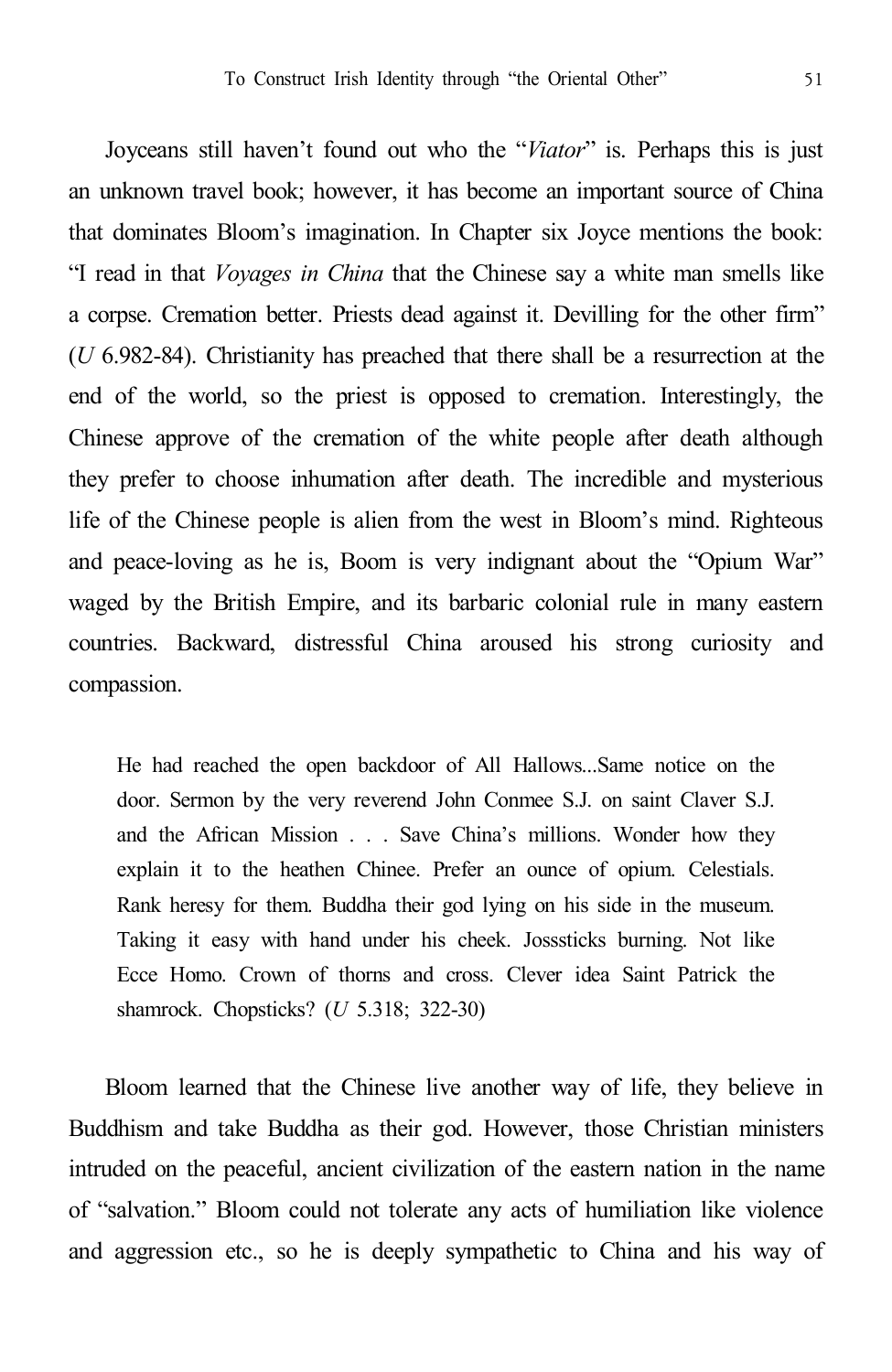thinking is closer and closer to the East. Ancient Chinese thinker Chuang-Tzu said in his "Same origin of all substances" that all the substances in the world, large or small, are equal, like similar objects in the vast space of no boundaries. Swiss psychologist Carl G. Jung also found this Oriental thought in Joyce (See relevant materials by Liu MingJiu, a Chinese scholar). Undoubtedly, Bloom's enthusiasm and compassion for the exotic comes from his strong heretical spirit and universal feelings. However, his understanding about China is very limited, which are mostly from fragmented anecdotes as follows:

1. Piled up in cities, worn away age after age. Pyramids in sand. Built on bread and onions. Slaves Chinese wall. Babylon. Big stones left. (*U* 8.489-90)

2. He passed, dallying, the windows of Brown Thomas, silk mercers. Cascades of ribbons. Flimsy China silks. A tilted urn poured from its mouth of a flood of bloodhued poplin: lustrous blood. The huguenots brought that here. (*U* 8.620-23)

3. But there are people like things high. Tainted game. Jugged hare. First catch your hare. Chinese eating eggs fifty years old, blue and green again. Dinner of thirty courses. Each dish harmless might mix inside. Idea for a poison mystery. (*U* 8.868-71)

4. Li Chi han lovely up kissy Cha Pu Chow. (*U* 12.1495)

5. HE CORANTOS BY. . . . HE LEADS JOHN EGLINTON WHO WEARS A MANDARIAN'S KIMONO OF NANKEEN YELLOW, LIZARDLETTERED, AND A HIGH PAGODA HAT. (*U* 15.2247-2250)

6. I seen a Chinese one time, related the doughty narrator, that had little pills like putty and he put them in the water and they opened and every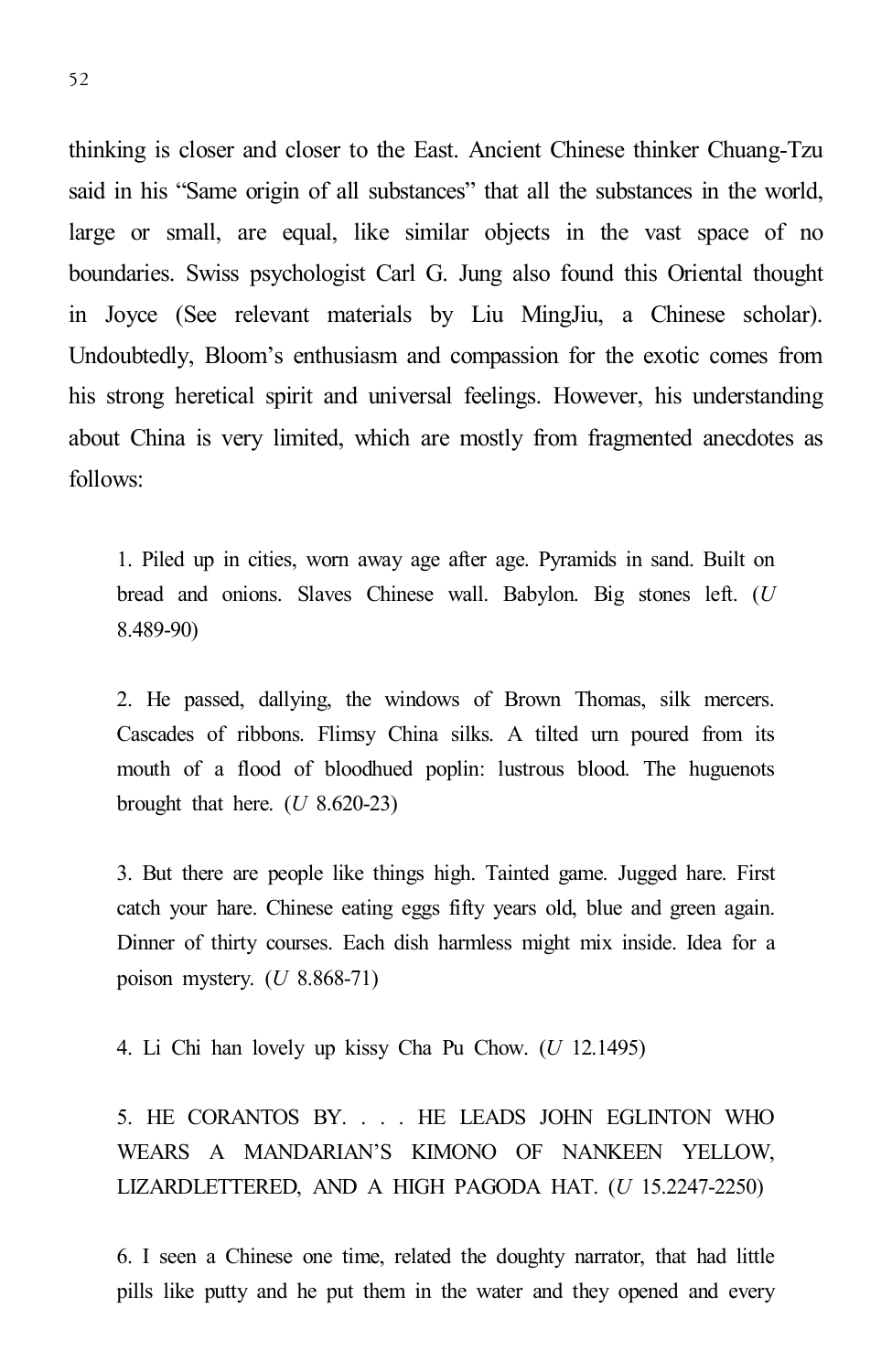pill was something different. One was a ship, another was a house, and another was a flower. Cooks rats in your soup, he appetisingly added, the chinks does. (*U* 16.570-73)

From the above, we can find a gallery of images about China (some of them are odd though): Chinese wall, silk, pigtail, mandarin's kimono, "Book of Rites", Chinese dynasty (Han), puzhou province (Pu Chow), HIGH PAGODA HAT, pills, preserved eggs (eggs blue and green), rats in soup. This seemingly mysterious and incomprehensible mixture of greatness and trivial revealed that the sources of his knowledge about China are exports, travel manuals, and nonsense. In fact, Bloom has no idea of real Chinese people at all; he even accepts some inexplicable, ridiculous talks: "He (Mulligan) spluttered to the air: ―O, the chinless Chinaman! Chin Chon Eg Lin Ton" (*U* 9.1129). "The chinless Chinaman! Chin Chon Eg Lin Ton" is the lyrics from the Asian opera "The geisha." Mulligan had such absurd impression after watching the opera and "chinless Chinese" appeared in his stream of consciousness: the agnathia of certain chinless Chinamen (cited by Mr. Candidate Mulligan) in consequence of defective reunion of the maxillary knobs along the medical line.

In the imagination of westerners, the Chinese are deformed people while the Japanese are crazy about sexual pleasure. Such odd associations, though insensible, are popular among the west. Japanese scholar Okakura Kakuzō noticed this and described those prejudices lingering in westerners' minds: "We Asians are often shocked by the bizarre web of visible and invisible illusions that swirl around us. We eat rats or cockroaches, living by the aroma of lotus. People possess superstition or vulgar taste in the east. They take India's spiritualism as ignorance, China's rigorism as stupidity and dullness, Japan's patriotism as fatalism. We are often said to lose the ability to feel pain because of the numbness of the nerve tissue" (Okakura 8-9). After all, in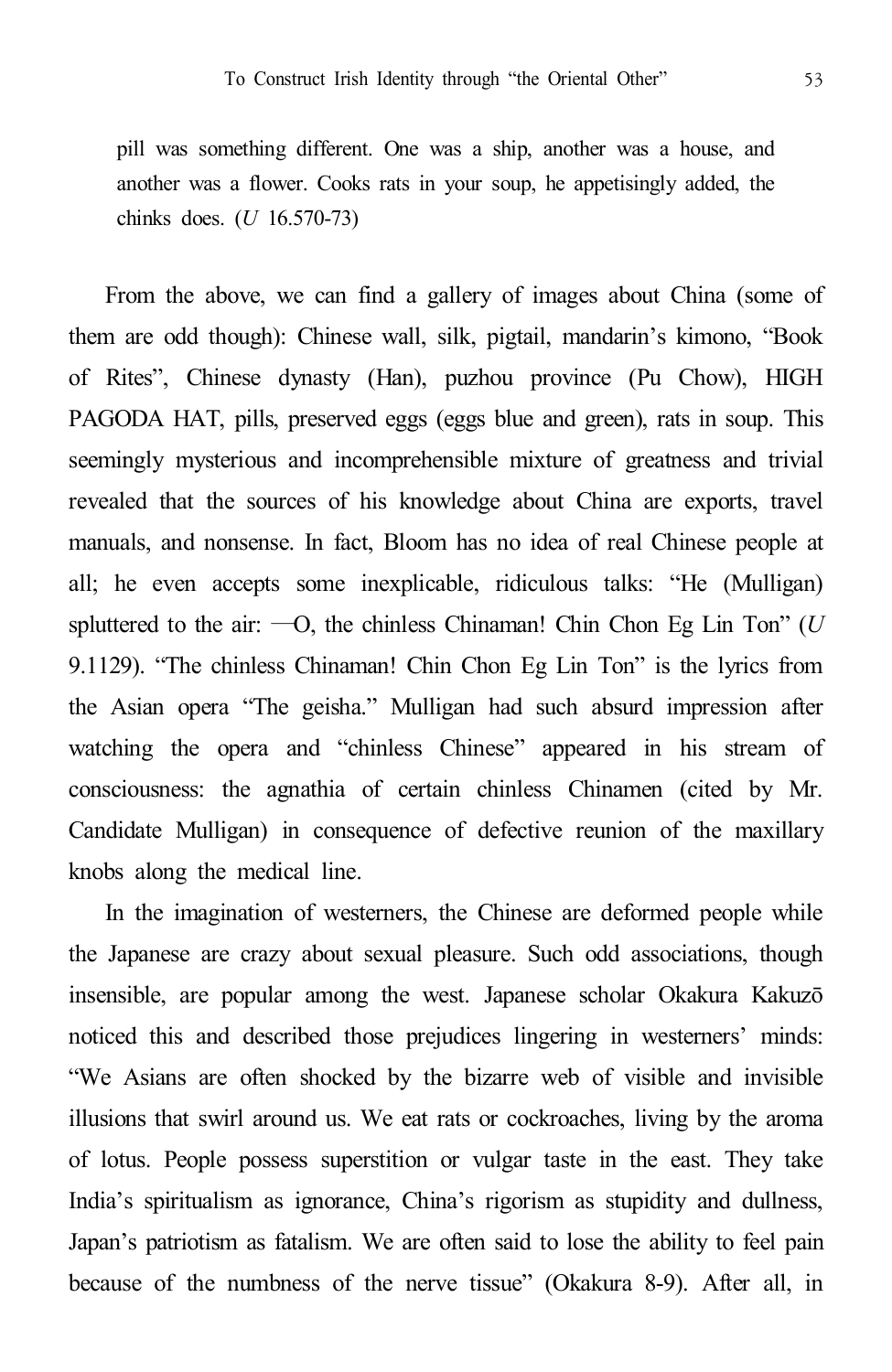1904, the western world knows little about China (the Qing Dynasty). Extreme race discrimination and arrogant prejudice were prevailing after Opium War; therefore, Joyce also could not avoid holding various biases and weird delusions.

Not surprisingly, it is commodities that trigger protagonists' strong interest and interesting imagination. For instance, images about boudoir, pigtail (the deepest impression), ointment, silk jump in Molly's daydreaming about China; geisha girl, kimono and screen together represent exotic Japan. We can find some descriptions about China and Japan in Molly's stream of consciousness: "a quarter after what an unearthly hour I suppose theyre just getting up in China now combing out their pigtails for the day well soon" (*U* 18.1540-42). Molly hopes Bloom shall give her "nice kimono things" as a gift. Bloom also takes "Three banner Japanese screens" on the list as one of the necessary things to add to in their house. "An exotically harmonically accorded Japanese tinkle gate bell affixed to left lateral gatepost" (*U* 17.1570-71). A fanatical obsession with goods from the Far East like China and Japan was a fad for westerners at the time, initiating a kind of wonderful imagination and exceptional aesthetic taste, another elegant way of life if possible.

In addition to the exotic merchandise, we can observe that Dublin is full of a strong interest in Oriental arts and culture like Noh play and life style from Japan: "AND THEY CALL ME THE JEWEL OF ASIAN, / OF ASIA, / THE GEISHA" (*U* 6.355-57). Chapter fifteen presents Mrs. Cumming in a kimono on the stage of dreams: "UNDER THE UMBRELLA APPEARS MRS CUNNINGHAM IN MERRY WINDOW HAT AND KIMONO GOWN. SHE GLIDES SIDLING AND BOWING, TWIRLING JAPANESILY" (*U* 15.3856-58).

Oriental imagination also continues to appear in Joyce's last novel *Finnegans Wake*. As Sheldon Brivic points out, the last chapter in *Finnegans*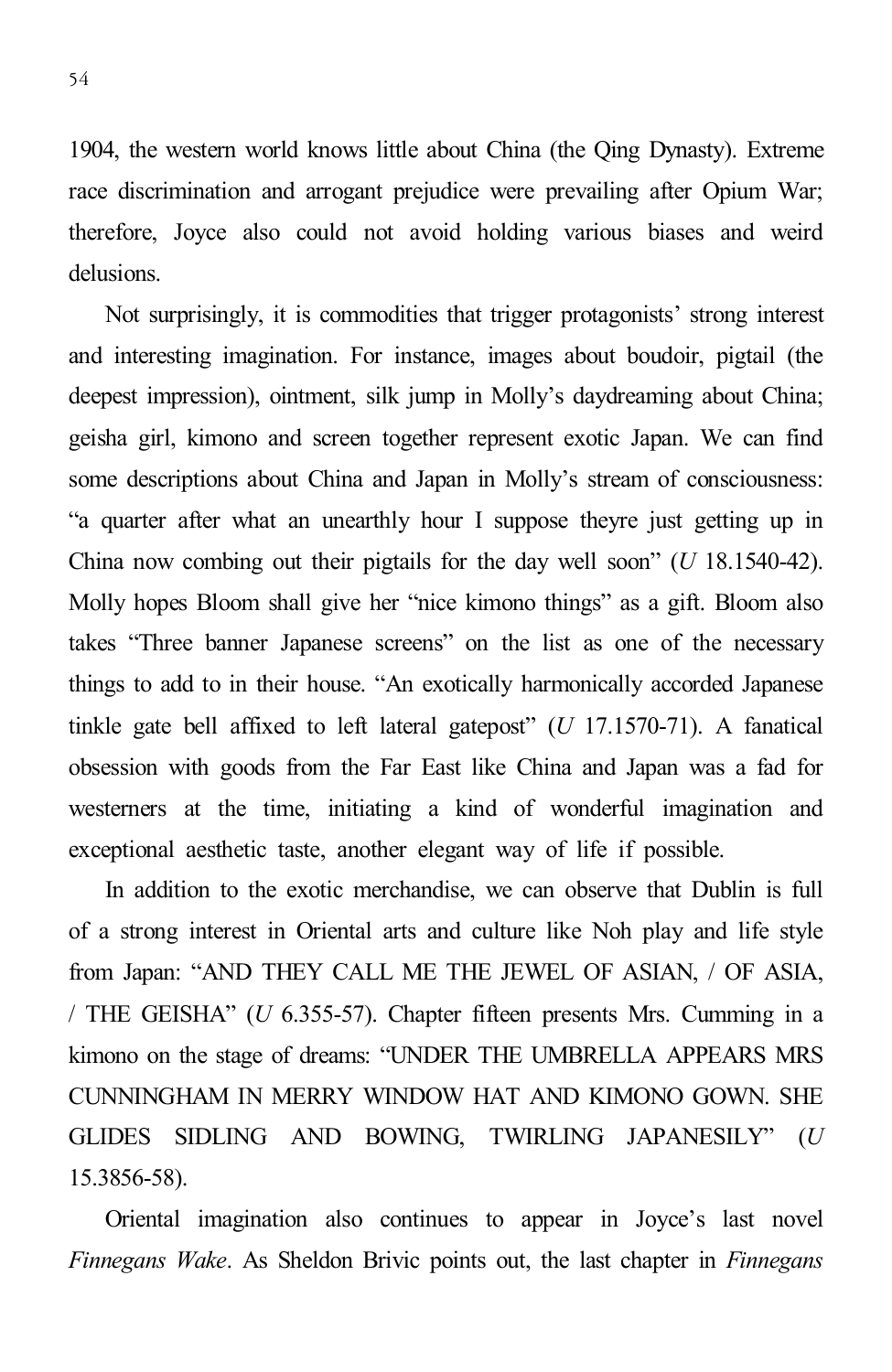*Wake* can be called an Asian chapter full of Oriental elements from the Near East to the Far East (Brivic 197). It is important for us to note Joyce's use of Japanese images is a little different from that of Chinese images. Sheldon Brivic implies that "English and Japan have much in common as aggressive islands invading the mainland" (Brivic 208). There is no doubt that Joyce is more familiar with and appreciative of Japanese culture and aesthetics. This is because Japan's military, economic, and cultural influence in Europe was far greater than China's influence at the same time. For example, Joyce arranged a dialogue between St. Patrict and the Archdruid between a Japanese Buddhist monk and a Chinese sage (Kung fu-Tze from Confucius or Lao-Tsze from Taoism) to present the war conflict between China and Japan since 1937. He also added Japan/China elements later to present the strife between Shem and Shaun, the Archdruid and St. Patrict.

Joyce inserted Pidgin Chinese/Japanese, historical figures, geographical landscapes and real events in *Finnegans Wake*. For example, at least three Chinese historical figures Kung (孔子), Laotzu (老子) and Sun Yat-sen (孙 文, 字逸仙) appeared with "Kung fu-Tze" (*FW* 108.11-12) and "Lotsy" in particular (*FW* 208.30). Joyce deliberately coined "Confucius" with the English word "confusion" to form a new one, such as "confusium" (*FW* 15.12), "confucion" (*FW* 417.15), "Hell's Confucium and Elements!" (*FW* 485.35). Joyce also deliberately rewrote Lao Tzu's name to spell "Laotsey taotsey" (*FW* 242.25-26). Joyce regarded Sun Yat-sen as an important person who can connect China and Japan. Sun's idea "Tian Xia Wei Gong" (天下为公, Everything under Heaven belongs to everyone) became a reflection of Joyce's universalism.

Joyce inserted some colloquial Japanese or Chinese, name of places and rivers into the text. There are some Pidgin words such as "Chin Chin" (*FW* 58.13). China and Japan are often placed together for the two countries'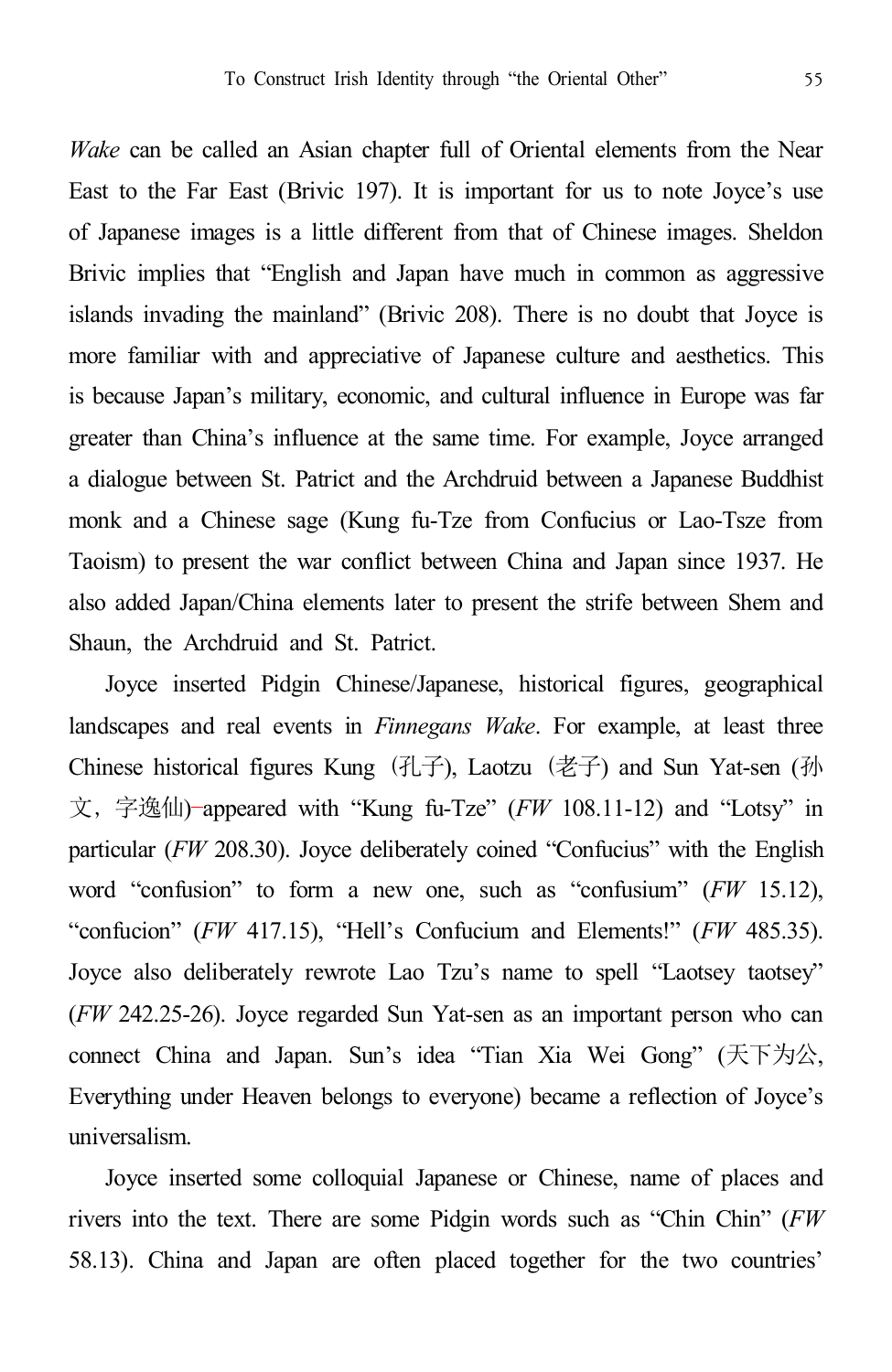geographical proximity and language similarity in *Finnegans Wake*. Joyce sometimes confused several Chinese with Japanese words, or he tended to combine some Chinese with Japanese on purpose (Ito 154).

Therefore, we can notice Joyce's imagination and meditation of the Orient reflects the same inclination of most modernist writers such as W.B. Yeats, T.S. Eliot and E. Pound. On the one hand, they take the exotic Orient as a sharp contrast with different western civilizations; on the other hand, the Orient means an object to be sympathized, a cluster of fragmented images, strange custom and beliefs, refined decorations, aesthetic lifestyle and mysterious object to be observed. They try to evade the crises of western civilization through the Orient other and magnify their vision of cosmopolitan. To reach the western way of thinking by depicting the East is what French sinologist Francois Jullien concluded as the way of "Detour and Entre": "In my opinion, China is the ideal image of a country that looks at western ideas from the outside—and thus unshackles them from conventional stereotypes . . . his subtle journey in distant lands helps us to trace back our own thoughts" (Jullien, "Preface" 3-4). That is to say, the heterogeneous East full of possibilities has also provided a mirror soundly reflecting western culture, a profound way to reveal the predicament of mankind.

As we have seen, "the Orient" in Joyce's novels is some hostile forces under threat or incomprehensible existence far away from the west—eccentric and obscure, frightening while amazing. Jews, Arabs, Indians, Chinese, Japanese all are "the other," the outsider and heterogeneous exists to westerners, they represent objects being observed, reviewed and discussed. French scholar Daniel-Henri Pageaux reveals the inner impulse of the writers to depict foreign images in the world literature: "'I' gazes at the other, and the image of the other also conveys a certain image of 'I' as the gazer, speaker and writer . . . This 'I' wants to speak of the other, but while speaking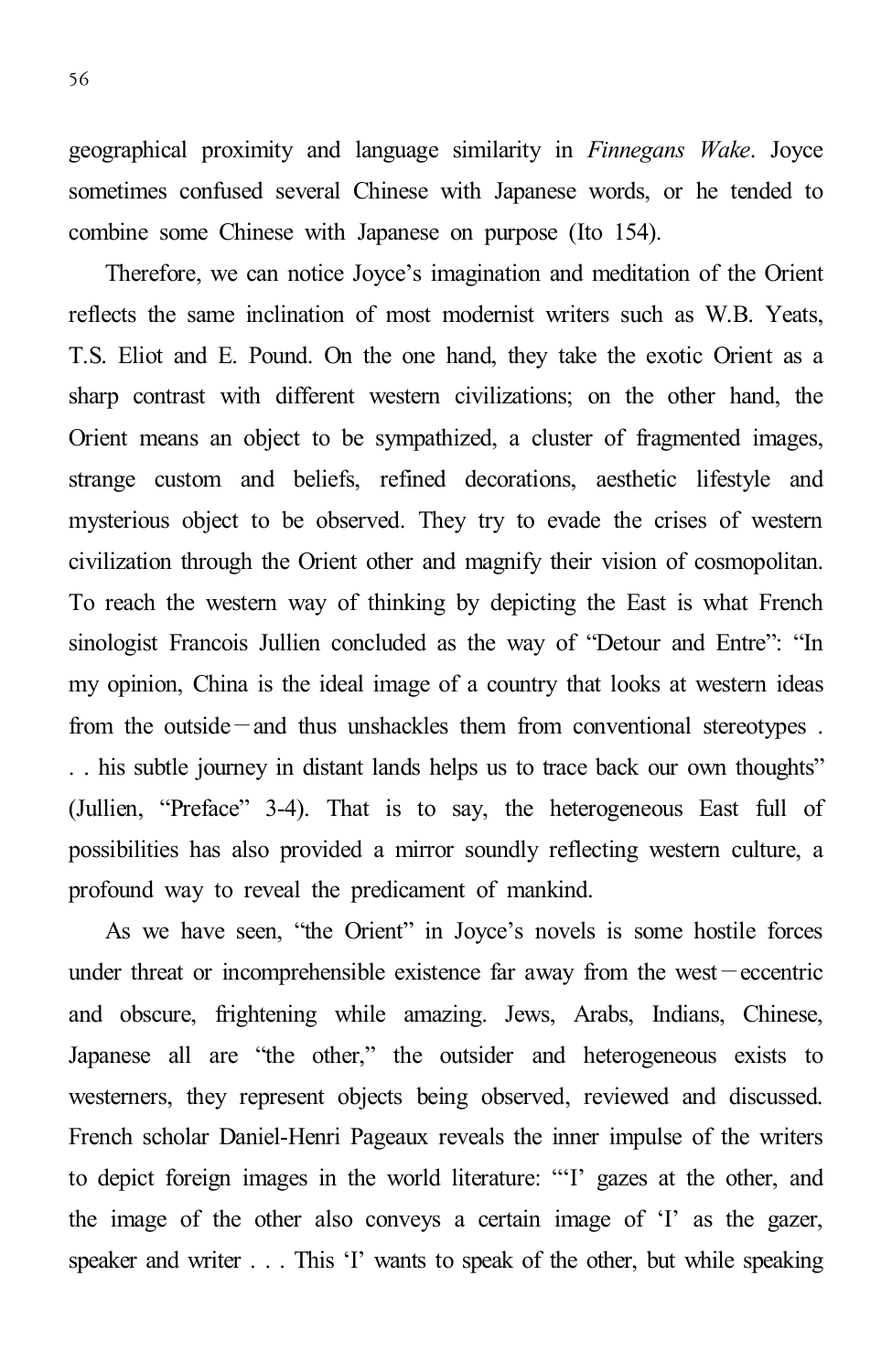of the other, it tends to negate the other, thus speaking of the itself" (Pageaux 157). This means that while a writer examining and imagining the other, he (she) is also examining and reflecting on himself (herself).

In general, Joyce tries to write an all-encompassing history of the world including west and east through the displacements, ambiguities, transfiguration, or resonance of the binary oppositions between St. Patrick and Druid, Ireland and East, Christianity and paganism, death and resurrection. We can find that these protagonists in Joyce's novels admire or sympathize with eastern cultures as a whole, thus comes to mind a distinctive modern new heroes who are tolerant for other civilizations, trying to surpass Eurocentrism, racial discrimination, any violence and advocate everlasting peace for humanity. As what Malcolm Sen indicates: Joyce's Orient could be seen as a signifier of difference which ultimately seeks resolution in an acknowledgement of possible similarity through a "Tolerant Cosmopolitanism" (Sen 175).

(Beijing International Studies University)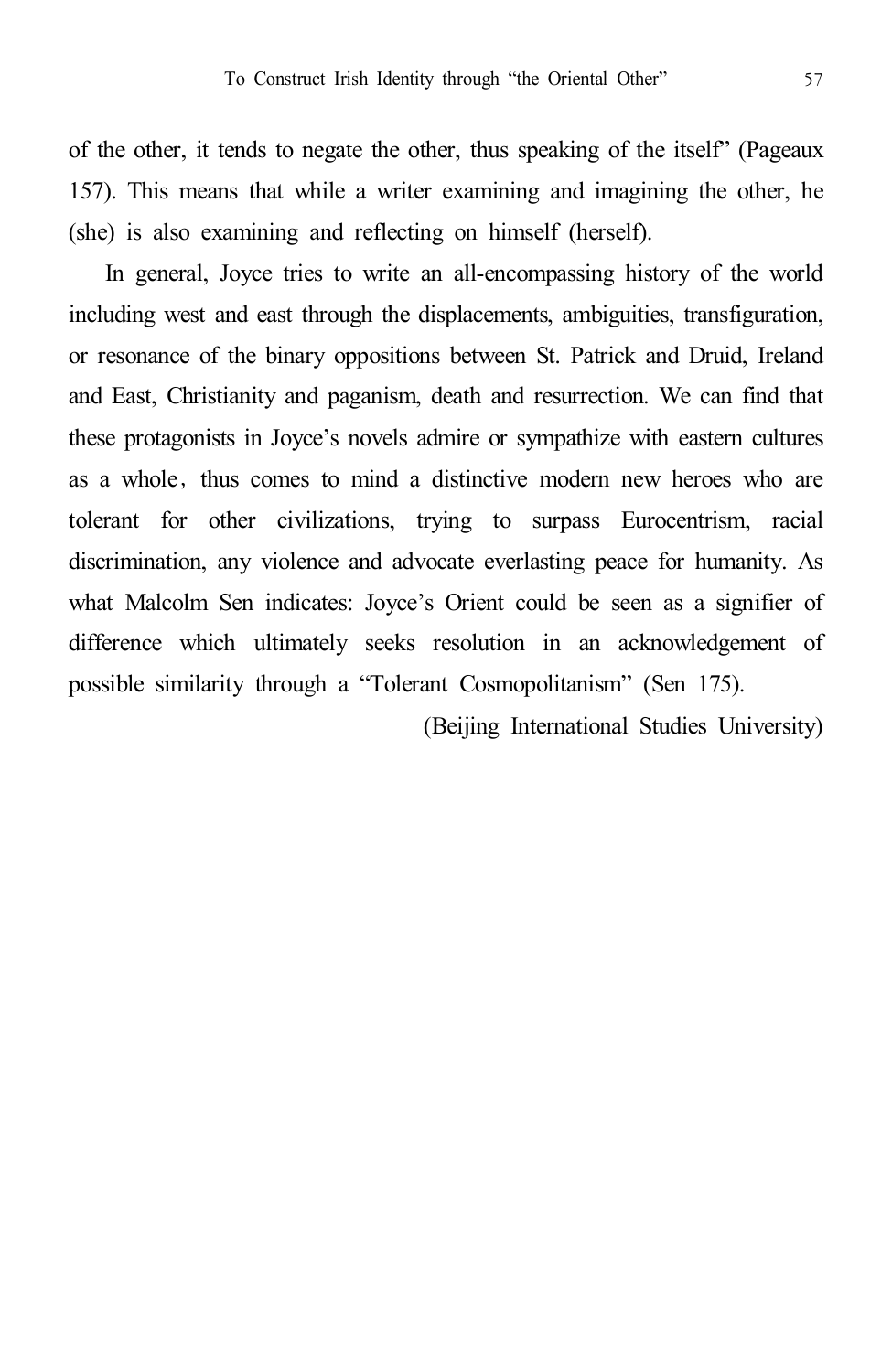#### Works Cited

Attridge, Derek, editor. *The Cambridge Companion to James Joyce*, Shangha Shanghai Foreign Language Education P, 2000.

Bolt, Sydney. *A Preface to Joyce.* Peking UP,2005.

- Brivic, Sheldon. *Joyce through Lacan and Zižek: Explorations.* Palgrave Macmillan, 2008.
- Ellmann, Richard. *James Joyce.* Oxford UP, 1983.
- Jullien, Francois. *Detour and Entry.* Translated by Du Xiaozhen, The Joint Publishing Company Ltd., 1998.
- Fu, Hao. "The Christian Elements in Yeats's Works." *Foreign Literature,* 2008(6), pp. 14-21.
- Ito, Eishiro. "Asia was, Laozi is Plurabelle's to Be: China and Japan through Joyce's 'Cracked Looking Glass'." *James Joyce & The Orient: Critic Texts*, edited by Liu Yan, Fujian Education P, 2018, pp. 135-71.
- Joyce, James. *Dubliners.* The Viking P, 1972.
- ---. *A Portrait of the Artist as a Young Man*. Penguin Books Ltd., 1996.
- ---. Project Gutenburg's EBook of *Ulysses*.
- ---. *Finnegans Wake.* The Viking P, 1987.
- Liu, Xiangyu. "James Joyce & Ulysses: From the Unintelligible Text to the Giant of Criticism." *Journal of Tsinghua University*, 2006(5), pp. 49-60.
- Nadel, Ira B. "The Modernist Page: Joyce and the Graphic Design of Chinese Writing." *James Joyce & The Orient: Critic Texts*, edited by Liu Yan, Fujian Education P, 2018, pp. 5-30.
- Pageaux, Daniel-Henri. "Imagology." *Imagology of Literature Comparative*, edited by Meng Hua, Beijing UP, 2001.
- Okakura, Kakuzō. *Book of Tea.* Translated by Zhang Huanmin, Baihua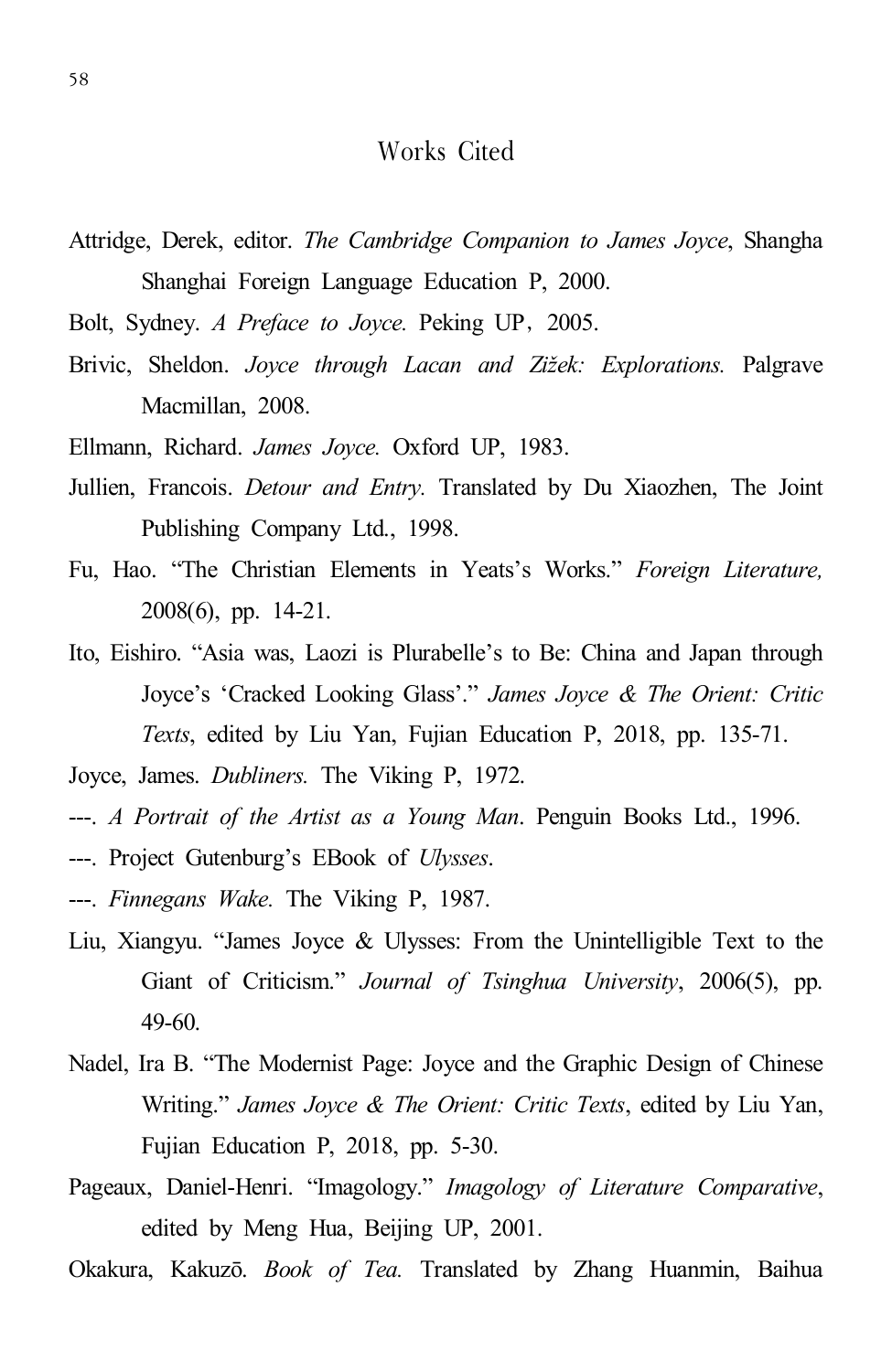Literature and Art Publishing House, 2003.

Said, Edward. *Orientalism*. Penguin, 1977.

Sen, Malcolm. "'The Retina of the Glance': Revisiting Joyce's Orientalism." *James Joyce & The Orient: Critic Texts*, edited by Liu Yan, Fujian Education P, 2018, pp. 54-68.